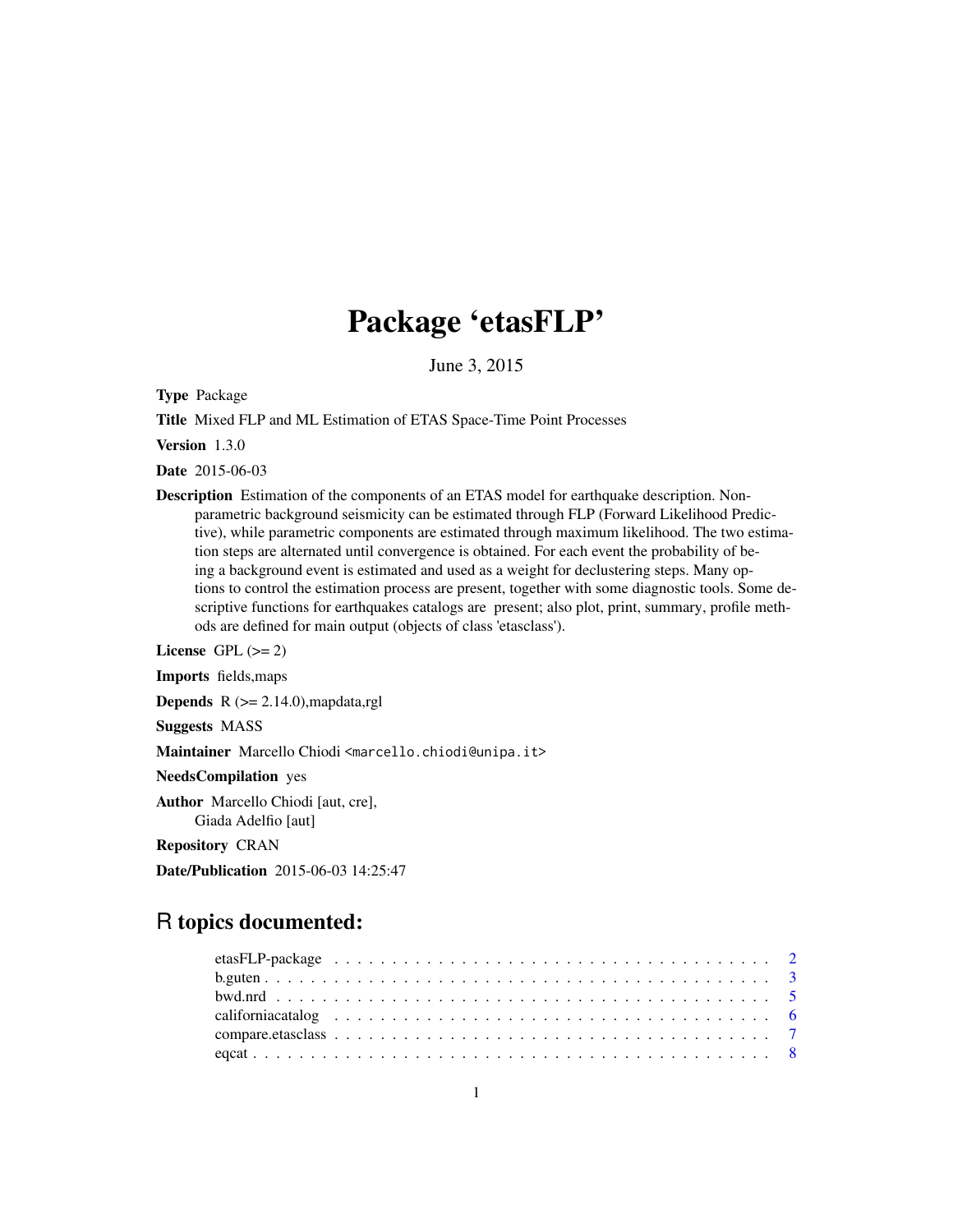<span id="page-1-0"></span>

| Index | 34 |
|-------|----|

etasFLP-package *Mixed FLP and ML Estimation of ETAS Space-Time Point Processes*

# Description

Estimation of the components of an ETAS model for earthquake description. Non-parametric background seismicity can be estimated through FLP (Forward Likelihood Predictive), while parametric components are estimated through maximum likelihood. The two estimation steps are alternated until convergence is obtained. For each event the probability of being a background event is estimated and used as a weight for declustering steps. Many options to control the estimation process are present, together with some diagnostic tools. Some descriptive functions for earthquakes catalogs are present; also plot, print, summary, profile methods are defined for main output (objects of class etasclass)

# Details

| Package:  | etasFLP                          |
|-----------|----------------------------------|
| Type:     | Package                          |
| Version:  | 1.3.0                            |
| Date:     | 2015-06-03                       |
| License:  | $GPL (=2)$                       |
| Depends:  | $R$ ( $>= 2.14.0$ ), mapdata,rgl |
| Suggests: | <b>MASS</b>                      |

etasclass is the main function of the package etasFLP.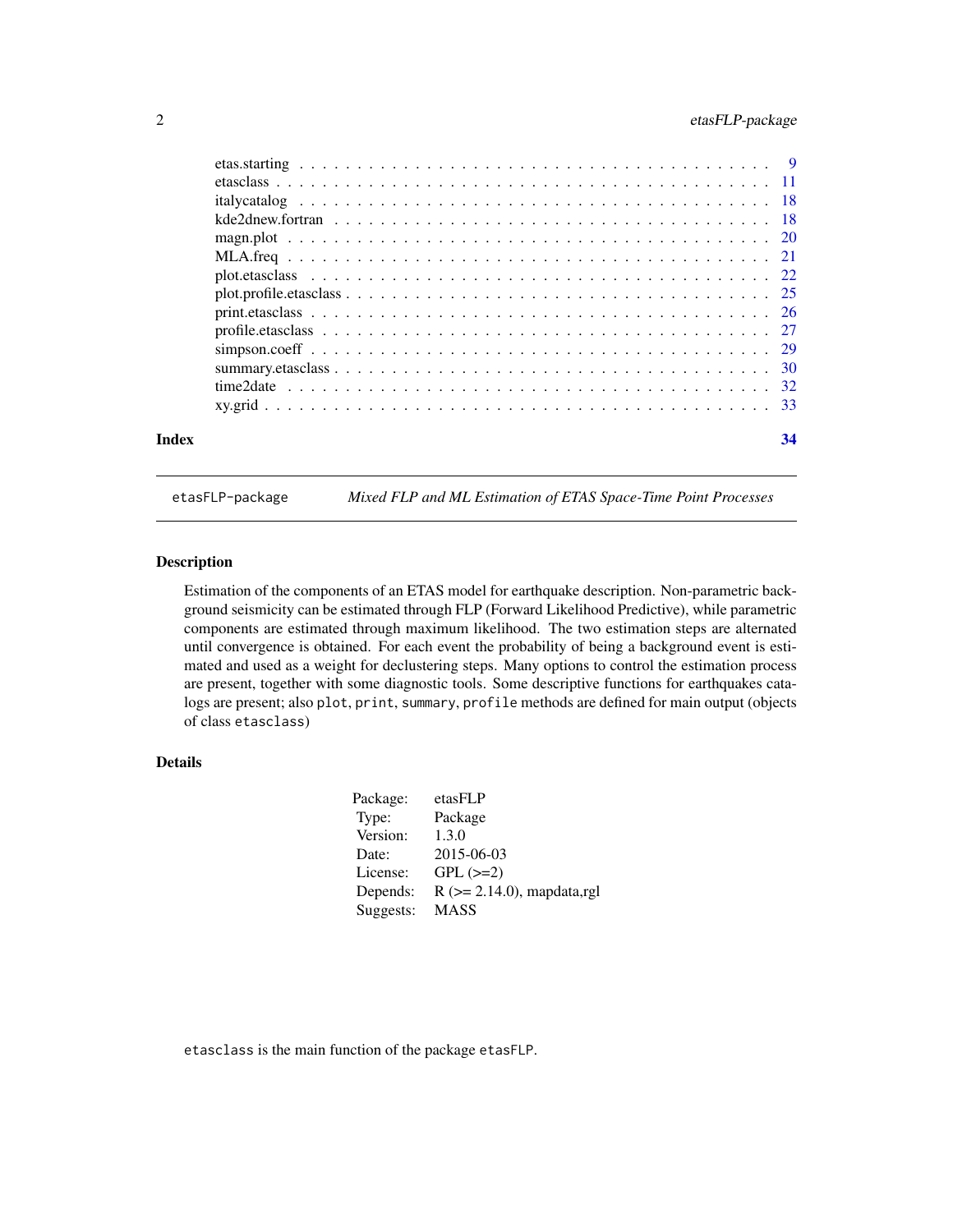#### <span id="page-2-0"></span>b.guten 3

#### **Note**

The package is intended for the estimation of the ETAS model for seismicity description (introduced by Ogata (1988), see reference), but theoretically it can be used for other fields of application.

#### Author(s)

Marcello Chiodi and Giada Adelfio

Maintainer: Marcello Chiodi<marcello.chiodi@unipa.it>

# References

Adelfio, G. and Chiodi, M. (2013) Mixed estimation technique in semi-parametric space-time point processes for earthquake description. *Proceedings of the 28th International Workshop on Statistical Modelling 8-13 July, 2013, Palermo* (Muggeo VMR, Capursi V, Boscaino G, Lovison G, editors). Vol. 1. pp.65-70.

Adelfio, G. and Chiodi, M. (2015) Alternated estimation in semi-parametric space-time branchingtype point processes with application to seismic catalogs. *Stochastic Environmental Research and Risk Assessment* DOI: 10.1007/s00477-014-0873-8 29(2), pp. 443-450.

Chiodi, M. and Adelfio, G., (2011) Forward Likelihood-based predictive approach for space-time processes. *Environmetrics*, vol. 22 (6), pp. 749-757.

Console, R., Jackson, D. D. and Kagan, Y. Y. Using the ETAS model for Catalog Declustering and Seismic Background Assessment. *Pure Applied Geophysics* 167, 819–830 (2010).

Ogata, Y. Statistical models for earthquake occurrences and residual analysis for point processes. *Journal of the American Statistical Association*, 83, 9–27 (1988).

Veen, A. and Schoenberg, F.P. Estimation of space-time branching process models in seismology using an EM-type algorithm. *Journal of the American Statistical Association*, 103(482), 614–624 (2008).

Zhuang, J., Ogata, Y. and Vere-Jones, D. Stochastic declustering of space-time earthquake occurrences. *Journal of the American Statistical Association*, 97, 369–379 (2002).

b.guten *Estimates the parameter of the Gutenberg-Richter law.*

### **Description**

Estimates the parameter of the Gutenberg-Richter law for the magnitude distribution of earthquakes, given a threshold magnitude; it uses moment estimator on transformed data.

#### Usage

b.guten(magn, m0=min(magn))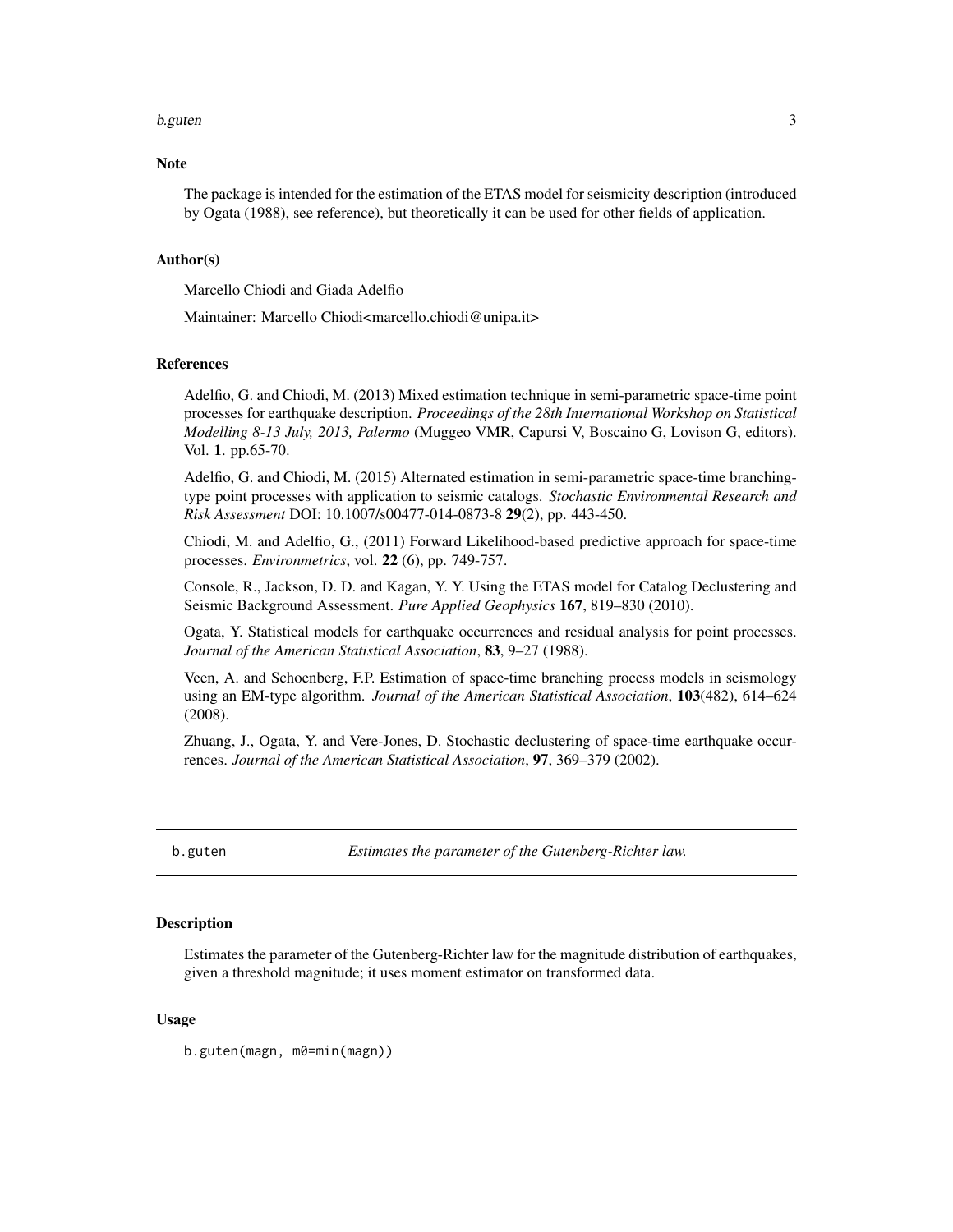<span id="page-3-0"></span>4 b.guten

#### **Arguments**

| magn | a vector of magnitudes coming from an earthquake catalog.             |
|------|-----------------------------------------------------------------------|
| m0   | A threshold value. Only values of magn not less than m0 will be used. |

# Details

Maximum likelihodd estimation for the Gutenberg-Richter Law:

 $\log_{10} N(> m) = a - b M$ 

where  $N(> m)$  is the number of events exceeding a magnitude m and a, b are two parameters: a is related to the total seismicity rate of the region while  $b$ , to be estimated, should be usually near 1.

Catalog is assumed to be complete (in a certain space-time region) at least for a magnitude  $m\theta$ , that is, every earthquake of magnitude at least  $m\theta$  in that space-time region, is certainly present in the catalog.

#### Value

|    | estimate of the parameter b of the Gutenberg-Richter Law. |
|----|-----------------------------------------------------------|
| se | estimate of the standard error of the estimate b.         |

### Note

the plot produced by magn.plot can be used to have an idea, for a given catalog, of the magnitude threshold value.

#### Author(s)

Marcello Chiodi

# References

Gutenberg, B. and Richter, C. F. (1944). Frequency of earthquakes in California. *Bulletin of the Seismological Society of America*, 34, 185-188.

# See Also

[magn.plot](#page-19-1)

#### Examples

```
data(italycatalog)
b.guten(italycatalog$magn1)
```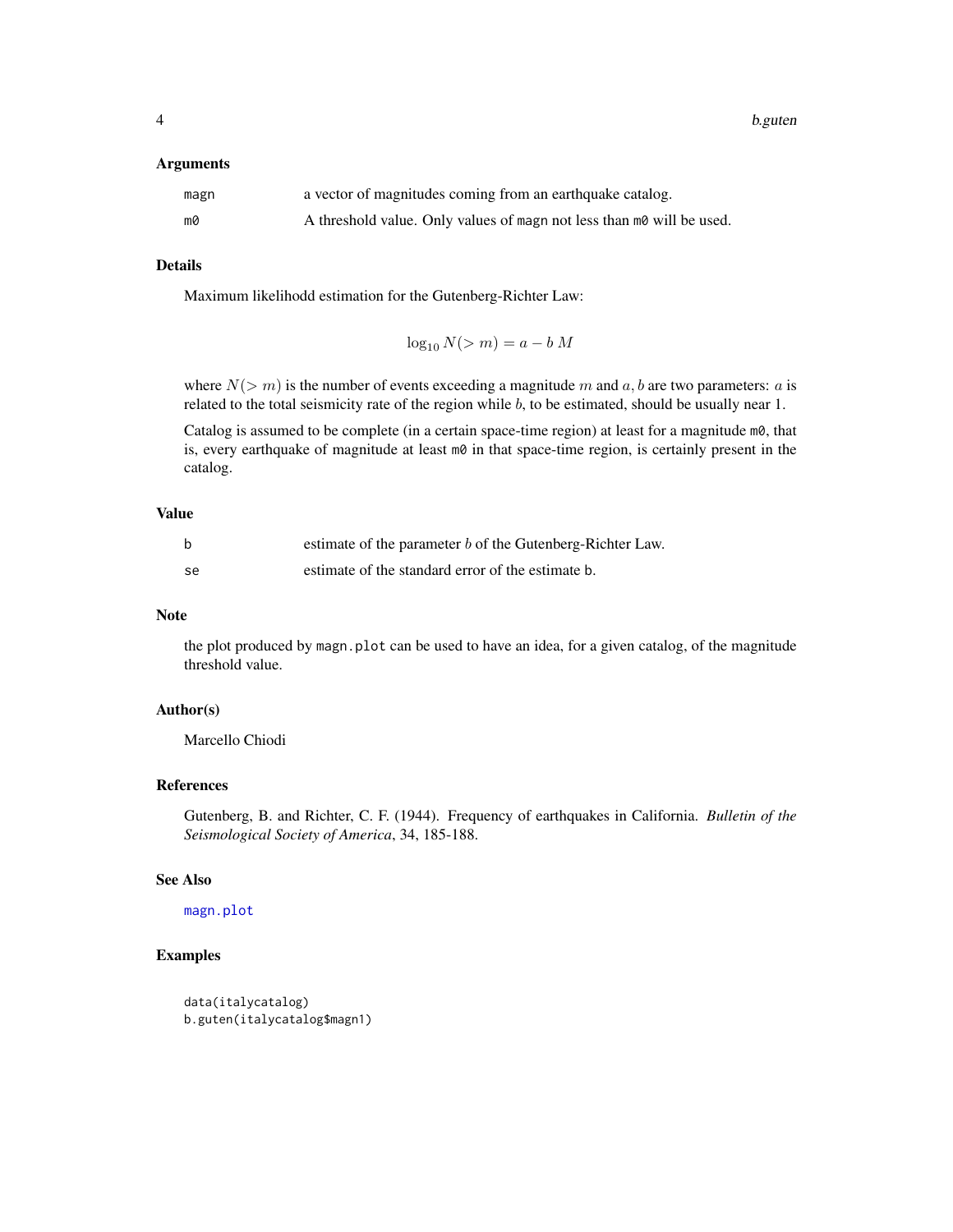<span id="page-4-0"></span>

Computes the optimal bandwidth with the Silverman's rule of thumb, to be used for a kernel estimator with given points and weights.

#### Usage

```
bwd.nrd(x, w=replicate(length(x),1), d = 2)
```
#### Arguments

| $\mathsf{x}$ | numeric vector: sample points to be used for a normal kernel estimator.                                      |
|--------------|--------------------------------------------------------------------------------------------------------------|
| W            | numeric vector of the same length of x: weights to give to the elements of x.<br>Default is a vector of ones |
| d            | number of dimensions of the kernel estimator.                                                                |

# Details

Computes the optimal bandwidth with the Silverman rule, for a kernel estimator with points x and weights w. If a multivariate kernel is used, (i.e.  $d > 1$ ), bwd.nrd must be called for each variable. It computes dispersion only with the weighted standard deviation, with no robust alternative. Called by kde2dnew.fortran.

# Value

The value of the bandwidth for a sample x and weights w.

#### Note

It is used in connection with the the declustering method of etasFLP. Points with an higher probability of being part of the background seismicity will weight more in the estimation of the background seismicity.

# Note

This is a slight modification of [bw.nrd](#page-0-0).

#### Author(s)

Marcello Chiodi

#### References

Silverman, B.W. (1986). *Density Estimation for Statistics and Data Analysis*. Chapman and Hall: London.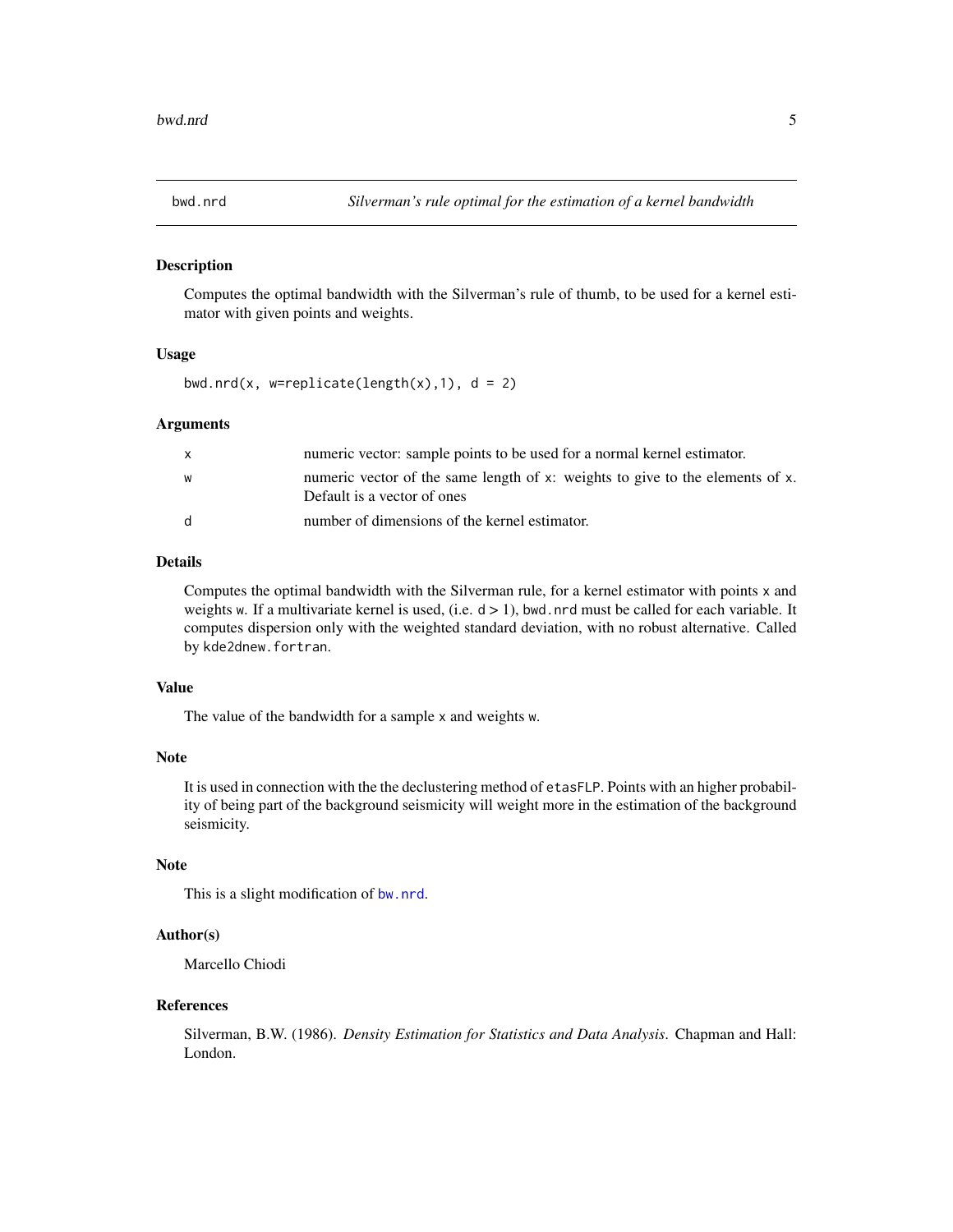#### Examples

```
## Not run:
## The function is currently defined as
function (x,w=replicate(length(x),1),d=2)
{
    if (length(x) < 2L)stop("need at least 2 data points")
    m<-weighted.mean(x,w)
    return(sqrt(weighted.mean((x-m)^2,w)) *
      (length(x)*(d+2)/4)^(-1/(d+4)))}
## End(Not run)
```
californiacatalog *Sample catalog of North California earthquakes*

# Description

Sample catalog of North California earthquakes of magnitude at least 3.0 from year 1968 to year 2012.

# Usage

californiacatalog

# Format

a data matrix with 18,545 observations and 5 variables: time, lat, long, z, magn1.

# Source

Northern California Earthquake Data Center.

# References

Northern California Earthquake Catalog Search: [http://www.ncedc.org/ncedc/catalog-search](http://www.ncedc.org/ncedc/catalog-search.html). [html](http://www.ncedc.org/ncedc/catalog-search.html).

# Examples

```
data(californiacatalog)
str(californiacatalog)
```
<span id="page-5-0"></span>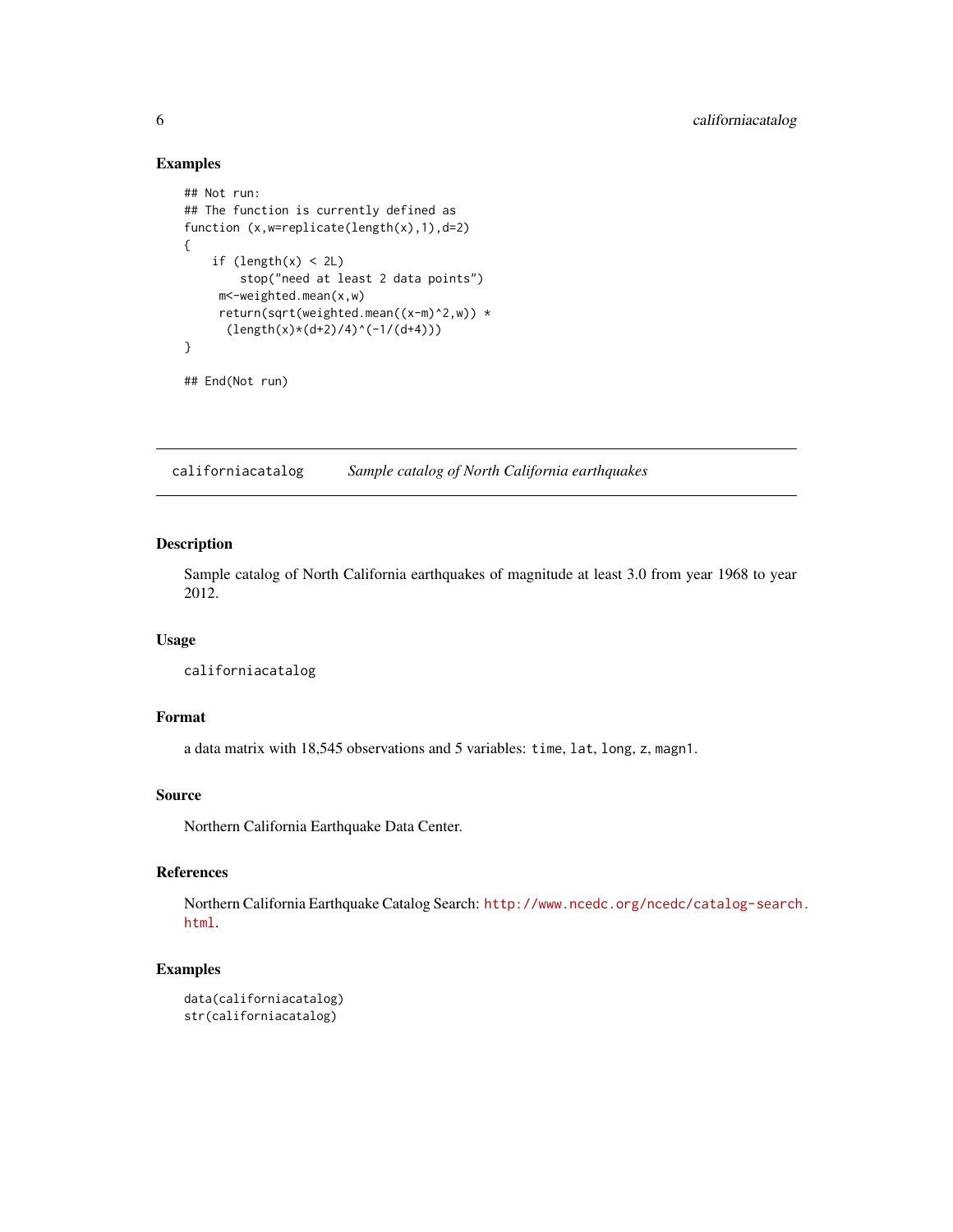<span id="page-6-0"></span>Compare the results of two etasclass executions through the comparison of some elements of two etasclass objects.

# Usage

compare.etasclass(etas1,etas2)

# Arguments

| etas1 | an etasclass object. |
|-------|----------------------|
| etas2 | an etasclass object. |

# Details

Compare the results of two etasclass executions through the comparison of some elements of two etasclass objects. Fundamental elements (catalog, threshold magnitude) should be equal, but no check is made

#### Value

| params      | Standardized comparison of the estimated parameters.                          |
|-------------|-------------------------------------------------------------------------------|
| AIC.        | Difference of AIC values.                                                     |
| weigths     | Comparison of the weights rho. weights of the two input objects.              |
| rho.weigths | Standardized comparison of the weights rho. weights of the two input objects. |
| cor.weights | Correlation between the weights rho. weights of the two input objects         |
| cor.trig    | Correlation between the triggered intensities of the two input objects        |
| cor.back    | Correlation between the background intensities of the two input objects       |
|             |                                                                               |

# Author(s)

Marcello Chiodi

# See Also

[etasclass](#page-10-1)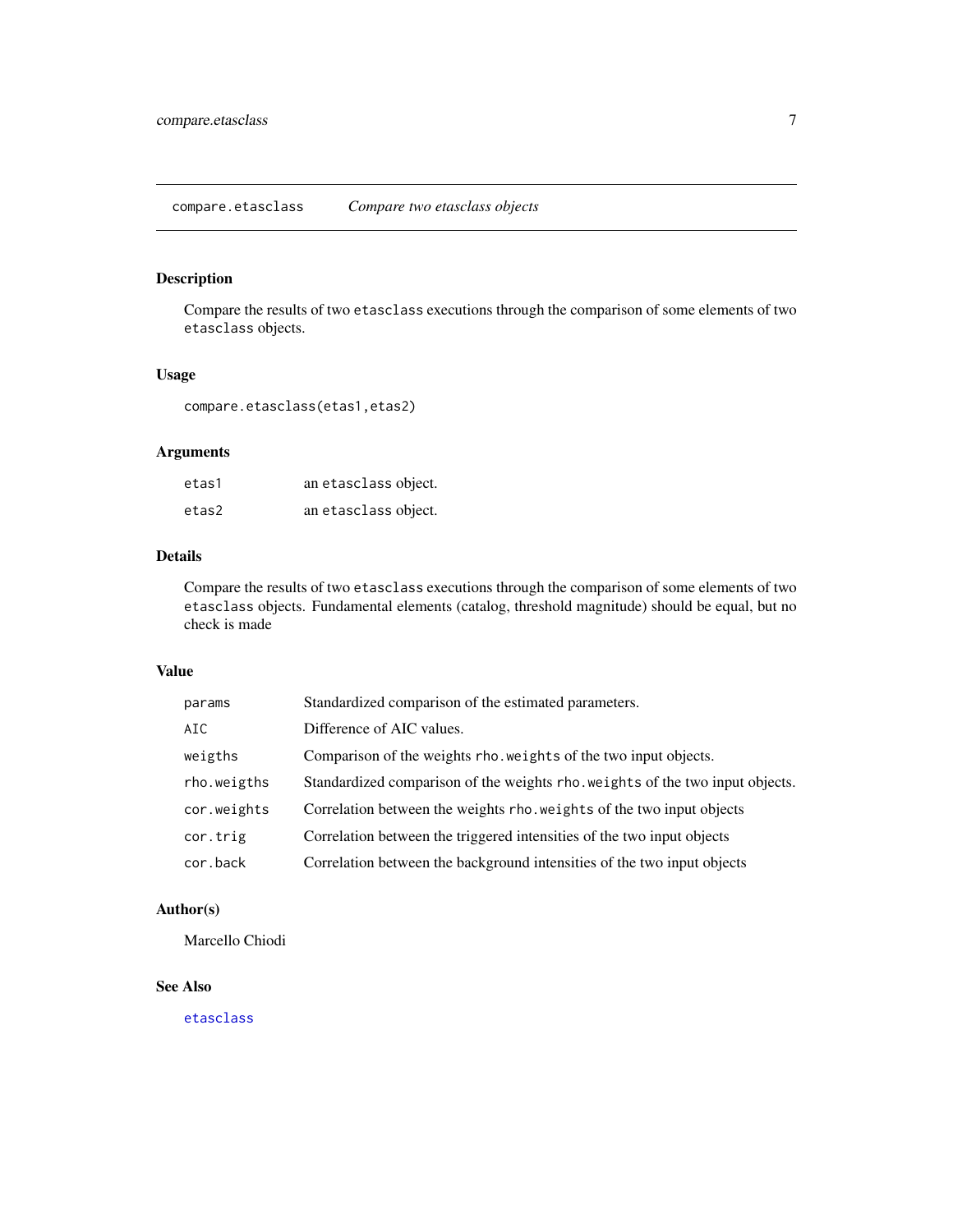<span id="page-7-1"></span><span id="page-7-0"></span>

Preliminary check of the names of an earthquake catalog. summary and plot methods for earthquake catalogs.

#### Usage

```
eqcat(x)
## S3 method for class 'eqcat'
plot(x, \ldots)## S3 method for class 'eqcat'
summary(object,extended=TRUE,...)
```
#### Arguments

| x        | an earthquake catalog.                             |
|----------|----------------------------------------------------|
| object   | an eqcat object.                                   |
| extended | if TRUE some extra summary functions are computed. |
|          | other arguments.                                   |

# Details

Minimal check of an earthquake catalog; checks only if it is suitable for the use as argument of the functions of etasFLP (mainly etasclass); checks only the presence of variables with the names time, lat, long, z, magn1. summary and plot methods are defined for earthquake catalogs.

# Value

If the catalog passes the check, then the catalog is returned with the new class name eqcat; otherwise an error message is printed.

| cat | a catalog is returned. If the check is ok, this is an equation class object. |
|-----|------------------------------------------------------------------------------|
| ok  | A flag: TRUE if the check is ok; FALSE elsewhere.                            |

# Note

In this first version if you have a catalog without the depth  $(z)$ , please insert however a constant column. The depth can be used only in some plot and not in the estimation routines of the package etasFLP; etasclass uses only time, lat, long, magn1.

# Author(s)

Marcello Chiodi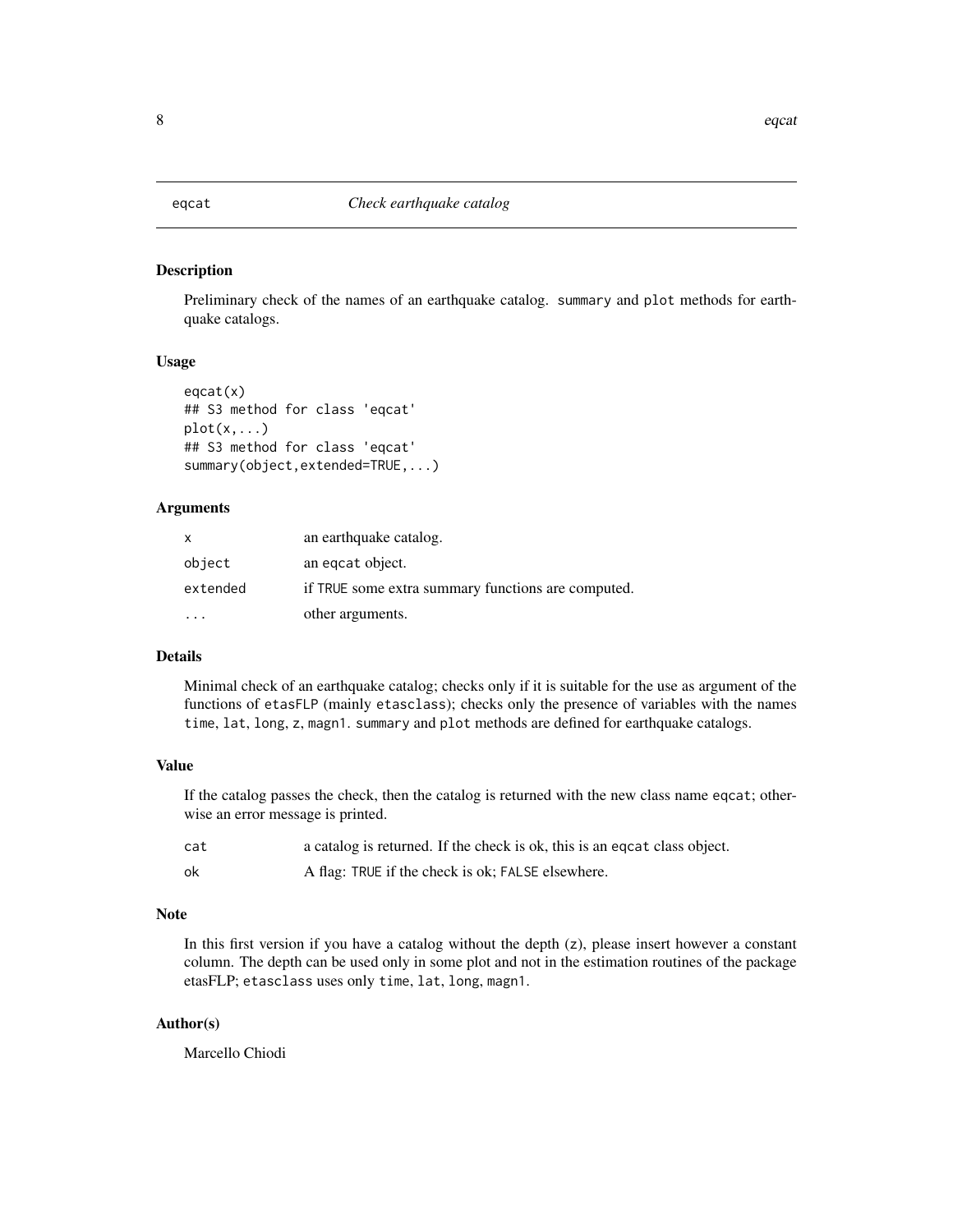# <span id="page-8-0"></span>etas.starting 9

# See Also

[etasclass](#page-10-1)

#### Examples

```
data(italycatalog)
f=eqcat(italycatalog)
print(f$ok)
```

| etas.starting | Guess starting values of ETAS parameters (beta-version). Only from |  |
|---------------|--------------------------------------------------------------------|--|
|               | <i>package version 1.2.0</i>                                       |  |

# Description

etas.starting is a simple function to give starting values of the 8 ETAS parameters for the function etasclass.

It gives only rough approximation, based on some assumptions, intended to give only the order of magnitude of each parameter (but should be better than nothing). Returns a list with 8 starting values. With this beta-version user must give manually the output of this function in the input of etasclass

# Usage

```
etas.starting(cat.orig,
m0=2.5,
p.start=1,
a.start=1.5,
gamma.start=0.5,
q.start=2,
longlat.to.km=TRUE,
sectoday=TRUE
)
```
# Arguments

| cat.orig | An earthquake catalog, possibly an object of class eqcat, or however a data. frame<br>with variables of names time, lat, long, z, magn1. No missing values are al-<br>lowed. |
|----------|------------------------------------------------------------------------------------------------------------------------------------------------------------------------------|
| mØ       | Threshold magnitude (only events with a magnitude at least magn. threshold<br>will be used). Default value $= 2.5$ .                                                         |
| p.start  | Parameter 4 of the ETAS model; the exponent of the Omori law for temporal<br>$\alpha$ decay rate of aftershocks; see details. Default value = 1.0.                           |
| a.start  | Parameter 5 ( $\alpha$ ) of the ETAS model; efficiency of an event of given magnitude<br>in generating aftershocks; see details. Default value $= 1.5$ .                     |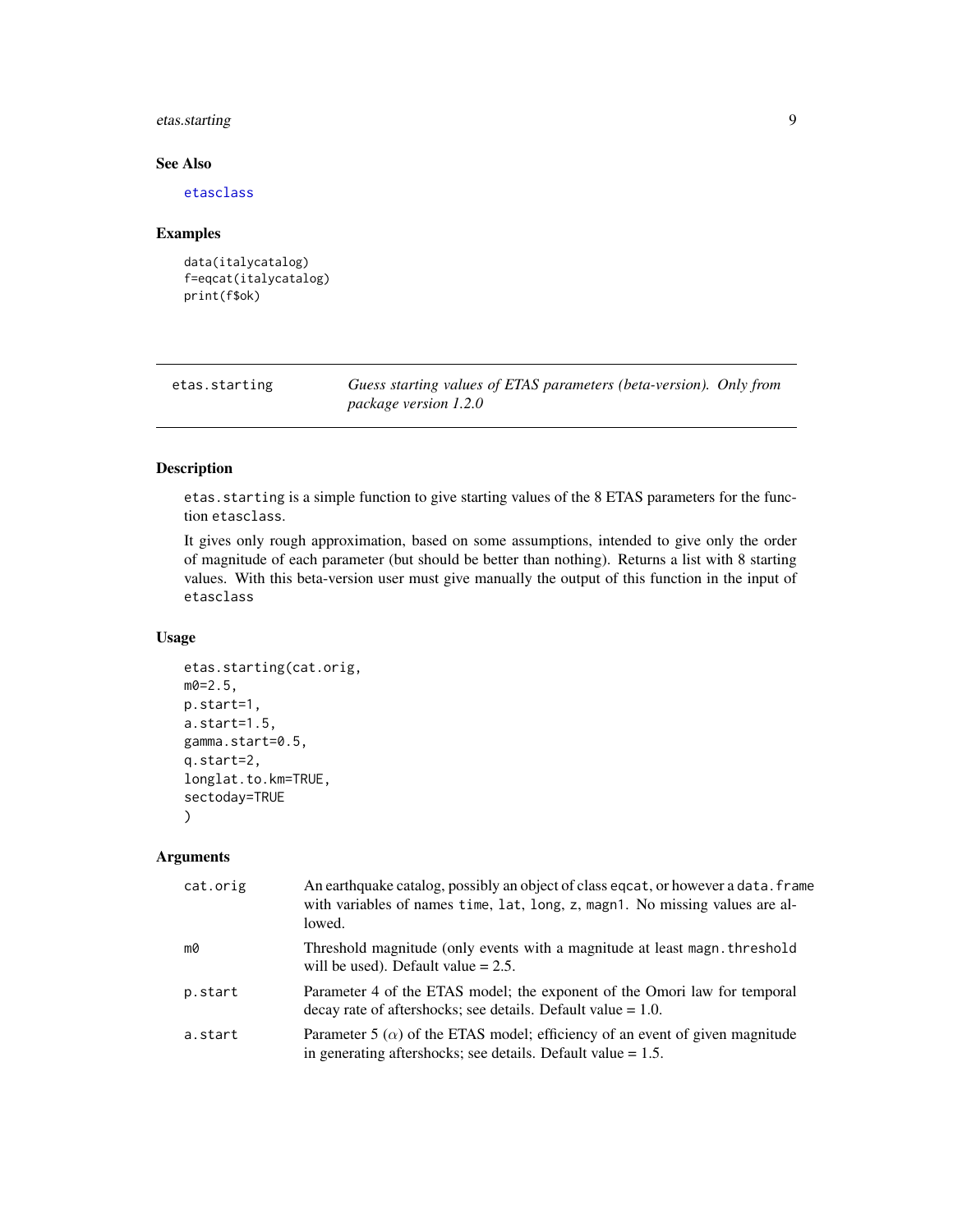| gamma.start   | Parameter 6 $(\gamma)$ of the ETAS model; together with a is related to the efficiency<br>of an event of given magnitude in generating aftershocks; see details. Default<br>value $= 0.5$ . |
|---------------|---------------------------------------------------------------------------------------------------------------------------------------------------------------------------------------------|
| g.start       | Parameter 8 of the ETAS model; parameter related to the spatial influence of the<br>mainshock; see details. Default value $= 2$ .                                                           |
| sectoday      | if TRUE, then time variable of cat.orig is converted from seconds to days.<br>Default value $=$ TRUE.                                                                                       |
| longlat.to.km | if TRUE, then long and lat variables of cat orig are treated as geographical<br>coordinates and converted to kilometers. Default value = TRUE.                                              |

#### Details

It is a beta-version of a very crude method to give starting values for the eight parameters of an ETAS (Epidemic type aftershock sequences) model for the description of the seismicity of a spacetime region. These starting values can be used as input for the function etasclass sectoday and longlat.to.km flags must the same that will be used in etasclass.

In this first attempt to give starting values for the ETAS model, many approximations are used

It gives only rough approximation, based on some assumptions, intended to give only the order of magnitude of each parameter (but it should be better than nothing). It returns a list with 8 starting values. With this beta-version user must give manually the output of this function in the input of etasclass.

The values of p.start, a.start, gamma.start and q.start must be however given by the user (we did not find anything reasonable). Default choices for p and q (p.start=1, q.start=2) are strongly reccomended.

c and d are estimated from the emprical distributions of time differences and space distances, respectively. mu and k0 are then estimated from the starting valus the other six parameters, solving the two ML equations, that is derivatives of the whole likelihood with respect to mu and k0 equated to zero. In the computation of the likelihood an approximation for the integral of the intensity function is used (quoted also in Schoenberg (2013)).

#### Value

returns a list:

| mu.start      | guess value for mu                              |
|---------------|-------------------------------------------------|
| k0.start      | guess value for k0                              |
| c.start       | guess value for c                               |
| p.start       | guess value for p (the same as input value)     |
| a.start       | guess value for a (the same as input value)     |
| gamma.start   | guess value for gamma (the same as input value) |
| d.start       | guess value for d                               |
| g.start       | guess value for q (the same as input value)     |
| longlat.to.km | longlat.to.km (the same as input value)         |
| sectoday      | sectoday (the same as input value)              |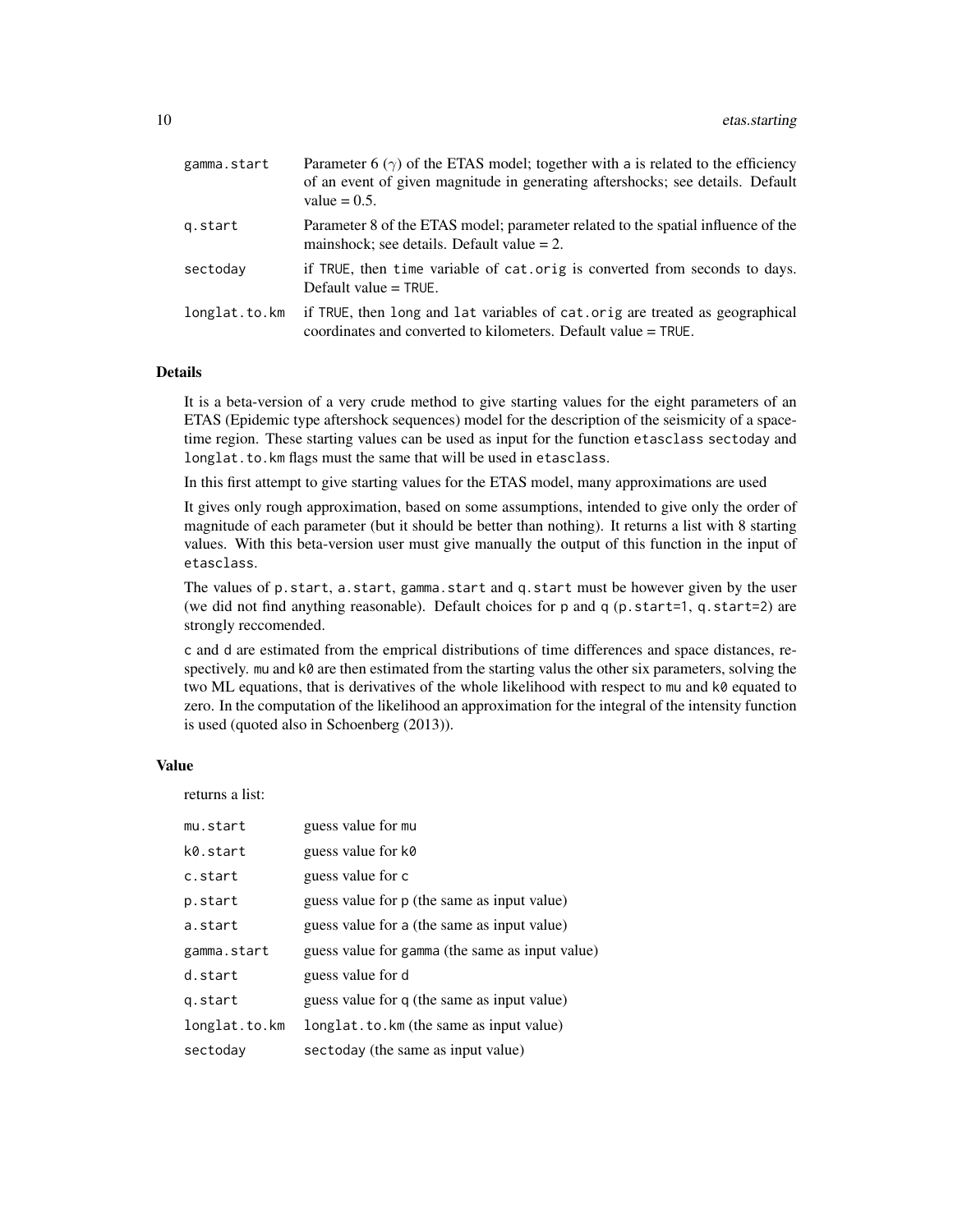#### <span id="page-10-0"></span>etasclass and the contract of the contract of the contract of the contract of the contract of the contract of the contract of the contract of the contract of the contract of the contract of the contract of the contract of

#### **Note**

The optimization algorithm used in etasclass depends on the choice of initial values. Some default guess choice is performed in the present beta-version of the function etas.starting. If convergence problem are experienced, a useful strategy can be to start with an high magnitude threshold value  $m<sub>0</sub>$  (that is, with a smaller catalog with bigger earthquakes), and then using this first output as starting guess for a running with a lower magnitude threshold value  $m<sub>0</sub>$ . In this trial executions avoid declustering (declustering=FALSE) or at least use a small value of ndeclust; small values of iterlim and ntheta can speed first executions.

Quicker executions are obtained using smaller values of iterlim and ntheta in the input.

Also a first execution with is.backconstant  $=$  TRUE, to fit a first approximation model with constant background, can be useful.

Some other useful information can be obtained estimating a pure time process, that can give a good guess at least for some parameters, like  $\mu$ ,  $\kappa_0$ ,  $\alpha$ ,  $c$ ,  $p$ .

Input times are expected in days, and so final intensities are expected number of events per day. If input values are in seconds, then set sectoday=TRUE

#### Author(s)

Marcello Chiodi, Giada Adelfio

#### References

Schoenberg, F. P. (2013).Facilitated Estimation of ETAS. *Bulletin of the Seismological Society of America*, Vol. 103, No. 1, pp. 601-605, February 2013, doi: 10.1785/0120120146

#### See Also

[etasclass](#page-10-1)

<span id="page-10-1"></span>etasclass *Mixed estimation of an ETAS model*

#### **Description**

etasclass is the main function of the package etasFLP.

Performs the estimation of the components of the ETAS (Epidemic type aftershock sequences) model for the description of the seismicity in a space-time region. Background seismicity is estimated non-parametrically, while triggered seismicity is estimated by MLE. In particular also the bandwidth for a kernel smoothing can be estimated through the Forward Likelihood Predictive approach (FLP). For each event the probability of being a background event or a triggered one is estimated.

An ETAS with up to 8 parameters can be estimated, with several options and different methods.

Returns an etasclass object, for which plot, summary, print and profile methods are defined.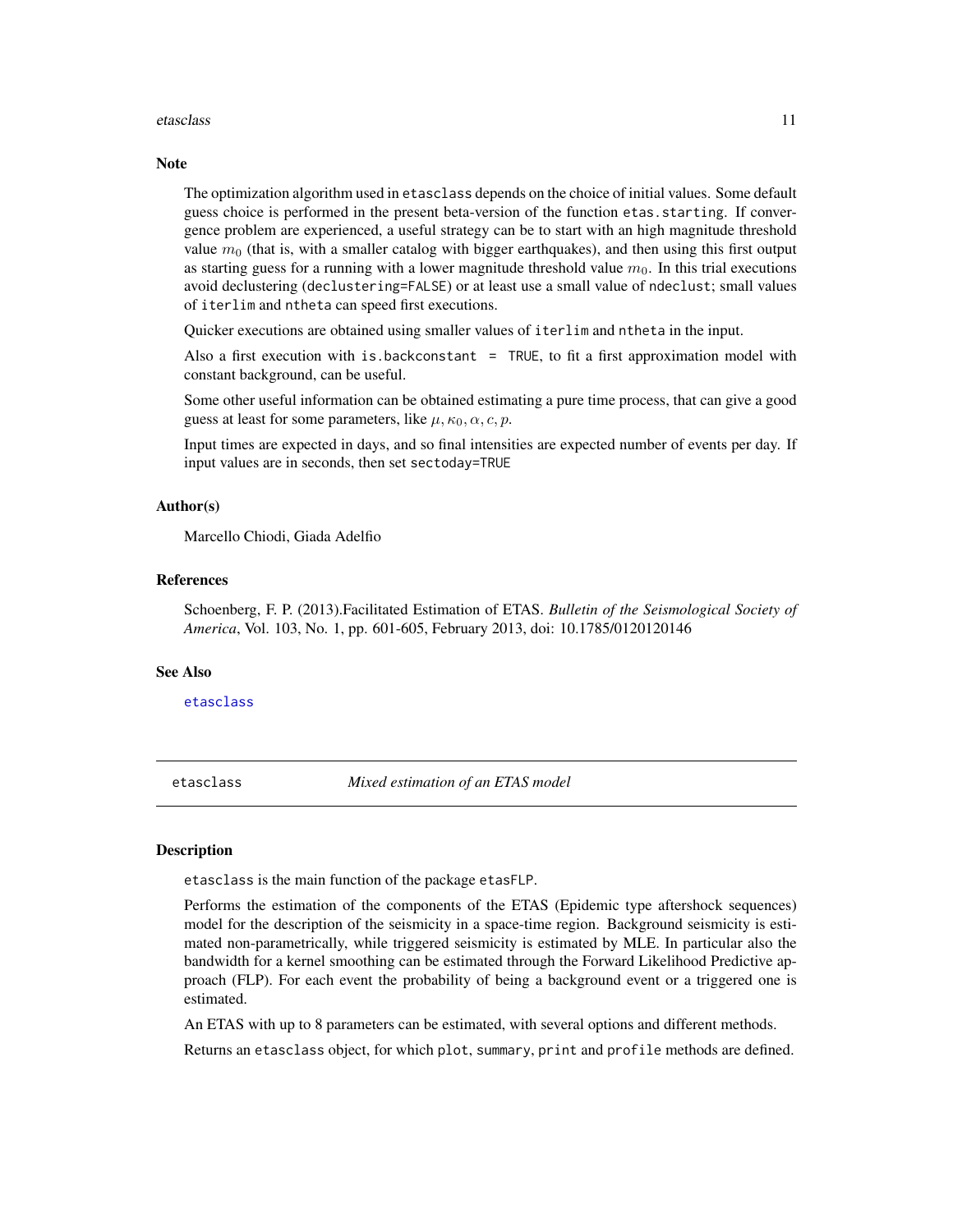# Usage

```
etasclass(cat.orig,
   magn.threshold=2.5, magn.threshold.back=magn.threshold+2,
   mu=1,k0=1,c=0.5,p=1.01,a=1.2,gamma=.5,d=1.,q=1.5, params.ind=replicate(8,TRUE),
   hdef=c(1,1),
declustering=TRUE, thinning=FALSE,
   flp=TRUE, m1=NULL, ndeclust=5, onlytime=FALSE,is.backconstant=FALSE,
    w=replicate(nrow(cat.orig),1),
##### end of main input arguments.
##### Control and secondary arguments:
    description="", cat.back=NULL, back.smooth=1.0,
    sectoday=TRUE,longlat.to.km=TRUE,
   usenlm=TRUE, method ="BFGS", compsqm=TRUE,
    epsmax=0.0001, iterlim=100, ntheta=100)
```
# Arguments

| cat.orig            | An earthquake catalog, possibly an object of class eqcat, or however a data. frame<br>with variables of names time, lat, long, z, magn1. No missing values are al-<br>lowed.                |
|---------------------|---------------------------------------------------------------------------------------------------------------------------------------------------------------------------------------------|
|                     | magn. threshold Threshold magnitude (only events with a magnitude at least magn. threshold<br>will be used). Default value $= 2.5$ .                                                        |
| magn.threshold.back |                                                                                                                                                                                             |
|                     | Threshold magnitude used to build the catalog cat. back for the first estimation<br>of the background seismicity. Default value = magn. threshold+2.                                        |
|                     | Values for the 8 parameters of the ETAS model (starting values or fixed values<br>according to params. ind):                                                                                |
| mu                  | Parameter $1(\mu)$ of the ETAS model: background general intensity; see details.<br>Default value $= 1$ .                                                                                   |
| k0                  | Parameter 2 $(\kappa_0)$ of the ETAS model: measures the strength of the aftershock<br>activity; see details. Default value $= 1$ .                                                         |
| $\mathsf{C}$        | Parameter 3 of the ETAS model; a shift parameter of the Omori law for temporal<br>decay rate of aftershocks; see details. Default value $= 0.5$ .                                           |
| p                   | Parameter 4 of the ETAS model; the exponent of the Omori law for temporal<br>decay rate of aftershocks; see details. Default value $= 1.01$ .                                               |
| a                   | Parameter 5 ( $\alpha$ ) of the ETAS model; efficiency of an event of given magnitude<br>in generating aftershocks; see details. Default value $= 1.2$ .                                    |
| gamma               | Parameter 6 $(\gamma)$ of the ETAS model; together with a is related to the efficiency<br>of an event of given magnitude in generating aftershocks; see details. Default<br>value $= 0.5$ . |
| d                   | Parameter 7 of the ETAS model; parameter related to the spatial influence of the<br>mainshock; see details. Default value $= 1$ .                                                           |
| q                   | Parameter 8 of the ETAS model; parameter related to the spatial influence of the<br>mainshock; see details. Default value $= 1.5$ .                                                         |
|                     | End of model pararameter input                                                                                                                                                              |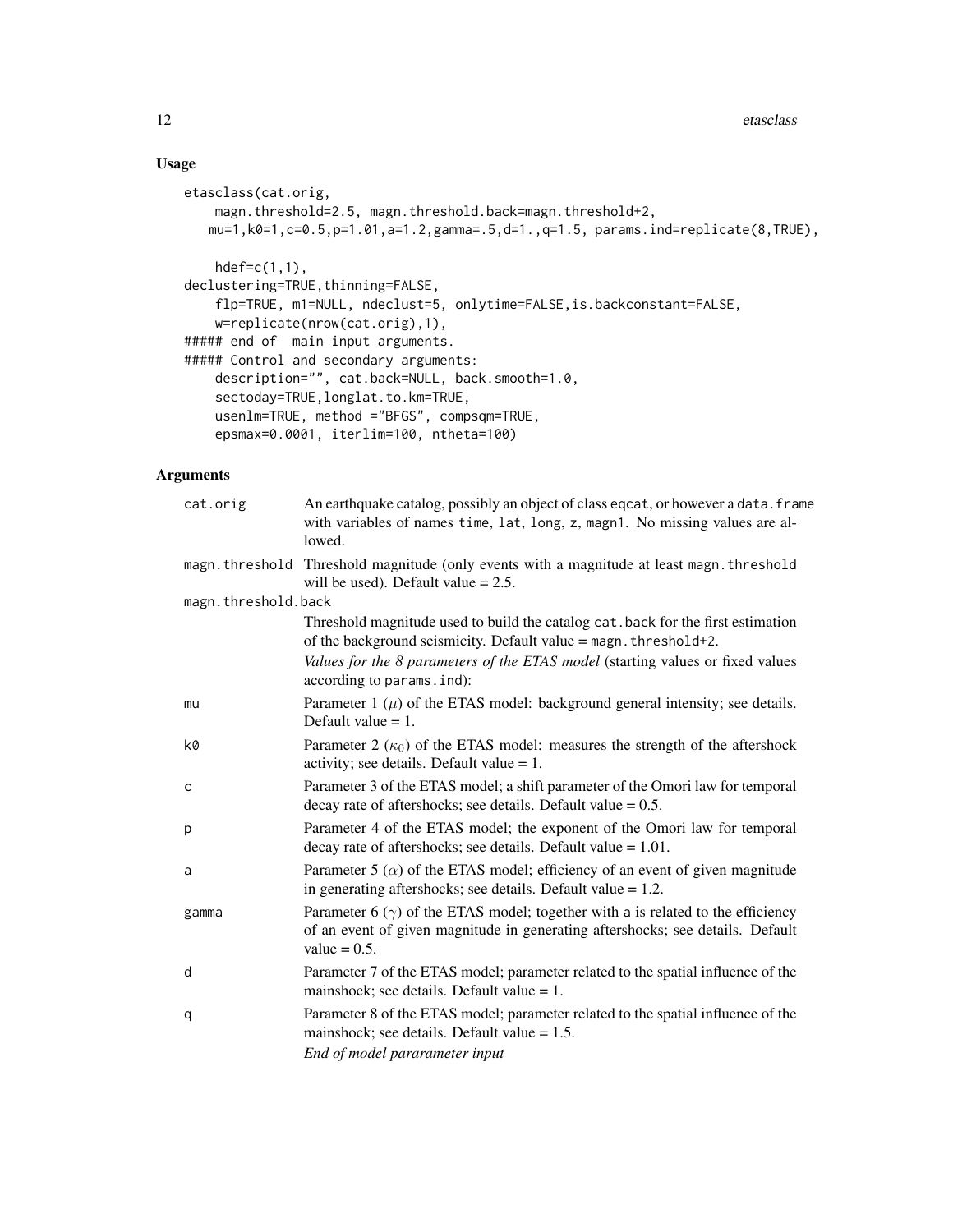#### etasclass and the contract of the contract of the contract of the contract of the contract of the contract of the contract of the contract of the contract of the contract of the contract of the contract of the contract of

| params.ind      | vector of 8 logical values: $params$ . $ind[i] = TRUE$ means that the i-th parame-<br>ter must be estimated. params. $ind[i] = FALSE$ means that the i-th parameter<br>is fixed to its input value (the order of parametrs is: mu, k0, c, p, a, gamma,<br>d, q). Default value = $replicate(8, TRUE)$ , that is, etasclass estimates all<br>parameters. |
|-----------------|---------------------------------------------------------------------------------------------------------------------------------------------------------------------------------------------------------------------------------------------------------------------------------------------------------------------------------------------------------|
|                 | Flags for the kind of declustering and smoothing:                                                                                                                                                                                                                                                                                                       |
| hdef            | Starting values for the x, y bandwidths used in the kernel estimator of back-<br>ground seismicity. Default value $= 1, 1$ .                                                                                                                                                                                                                            |
| declustering    | if TRUE the catalog is iteratively declustered to optimally estimate the back-<br>ground intensity (through thinning, if thinning=TRUE, or through weighting<br>if thinning=FALSE). Default value = TRUE.                                                                                                                                               |
| thinning        | if thinning=TRUE a background catalog is obtained sampling from the original<br>catalog with probabilities estimated during the iterations. Default value =FALSE.                                                                                                                                                                                       |
| flp             | if f1p=TRUE then background seismicity is estimated through Forward Likeli-<br>hood Predictive (see details). Otherwise the Silverman rule is used. Default<br>value $=$ TRUE.                                                                                                                                                                          |
| m1              | Used only if f1p=TRUE. Indicates the range of points used for the FLP steps. See<br>details. If missing it is set to nrow(cat)/2.                                                                                                                                                                                                                       |
| ndeclust        | maximum number of iterations for the general declustering procedure. De-<br>fault= $5$ .                                                                                                                                                                                                                                                                |
| onlytime        | if TRUE then a time process is fitted to data, regardless to space location (in this<br>case is. backconstant is set to TRUE and declustering, flp are set to FALSE).<br>Default value $=$ FALSE.                                                                                                                                                       |
| is.backconstant |                                                                                                                                                                                                                                                                                                                                                         |
|                 | if TRUE then background seismicity is assumed to be homogeneous in space (and<br>declustering, flp are set to FALSE). Default value = FALSE.                                                                                                                                                                                                            |
| W               | initial weights Other control parameters:                                                                                                                                                                                                                                                                                                               |
| description     | a description string used for the output. Default value $=$ "".                                                                                                                                                                                                                                                                                         |
| cat.back        | external catalog used for the estimation of the background seismicity. Default<br>$value = NULL$ .                                                                                                                                                                                                                                                      |
| back.smooth     | Controls the level of smoothing for the background seismicity (meaningful only<br>if $flp = FALSE$ ). Default value = 1.                                                                                                                                                                                                                                |
| sectoday        | if TRUE, then time variable of cat.orig is converted from seconds to days.<br>Default value $=$ TRUE.                                                                                                                                                                                                                                                   |
| longlat.to.km   | if TRUE, then long and lat variables of cat.orig are treated as geographical<br>coordinates and converted to kilometers. Default value = TRUE.                                                                                                                                                                                                          |
| usenlm          | if TRUE, then nlm function (gauss-newton method) is used in the maximum like-<br>lihood steps; if FALSE, then optim function is used (with method =method).<br>Default value = TRUE.                                                                                                                                                                    |
| method          | used if usenlm=FALSE: method used by optim. Default value = "BFGS".                                                                                                                                                                                                                                                                                     |
| compsqm         | if TRUE, then standard errors are computed. Default value = TRUE.                                                                                                                                                                                                                                                                                       |
| epsmax          | maximum allowed difference between estimates in subsequent iterations (de-<br>fault = $0.0001$ ).                                                                                                                                                                                                                                                       |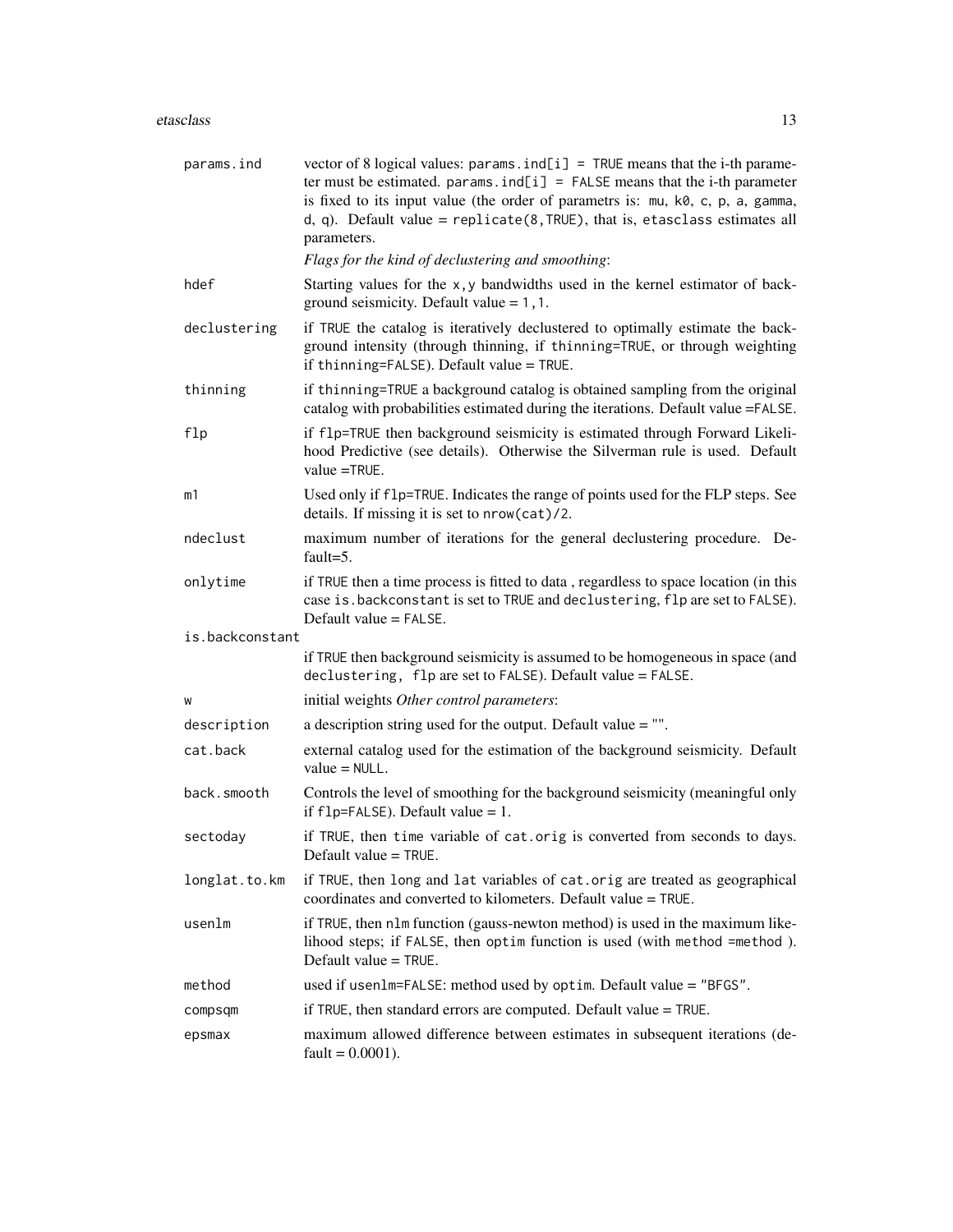| iterlim | maximum number of iterations in the maximum likelihood steps (used in nlm or |
|---------|------------------------------------------------------------------------------|
|         | optim). Default value $= 100$ .                                              |
| ntheta  | number of subdivisions of the round angle, used in the approximation of the  |
|         | integral involved in the likelihood computation of the ETAS model. Default   |
|         | value $= 100$ .                                                              |

#### Details

Estimates the components of an ETAS (Epidemic type aftershock sequences) model for the description of the seismicity of a space-time region. Background seismicity is estimated nonparametrically, while triggered seismicity is estimated by MLE.

The bandwidth of the kernel density estimator is estimated through the Forward Likelihood Predictive approach (FLP), (theoretical reference on Adelfio and Chiodi, 2013) if flp is set to TRUE. Otherwise the bandwidth is estimated trough Silverman's rule. FLP steps for the estimation of nonparametric background component is alternated with the Maximum Likelihood step for the estimation of parametric components (only if declustering=TRUE). For each event the probability of being a background event or a triggered one is estimated, according to a declustering procedure in a way similar to the proposal of Zhuang, Ogata, and Vere-Jones (2002).

The ETAS model for conditional space time intensity  $\lambda(x, y, t)$  is given by:

$$
\lambda(x, y, t) = \mu f(x, y) + \sum_{t_j < t} \frac{\kappa_0 e^{(\alpha - \gamma)(m_j - m_0)}}{(t - t_j + c)^p} \left\{ \frac{(x - x_j)^2 + (y - y_j)^2}{e^{\gamma(m_j - m_0)}} + d \right\}^{-q}
$$

 $f(x, y)$  is estimated through a weighted kernel gaussian estimator; if flp is set to TRUE then the bandwidth is estimated through a FLP step.

Weights (computed only if declustering=TRUE) are given by the estimated probabilities of being a background event; for the i-th event this is given by  $\rho_i = \frac{\mu f(x_i, y_i)}{\lambda(x_i, y_i, t_i)}$  $\frac{\mu_j(x_i, y_i)}{\lambda(x_i, y_i, t_i)}$ . The weights  $\rho_i$  are updated after a whole iteration.

mu  $(\mu)$  measures the background general intensity (which is assumed temporally homogeneous);

k0  $(\kappa_0)$  is a scale parameter related to the importance of the induced seismicity;

c and p are the characteristic parameters of the seismic activity of the given region; c is a shift parameter while p, which characterizes the pattern of seismicity, is the exponent parameter of the modified Omori law for temporal decay rate of aftershocks;

a ( $\alpha$ ) and gamma ( $\gamma$ ) measure the efficiency of an event of given magnitude in generating aftershock sequences;

d and q are two parameters related to the spatial influence of the mainshocks.

Many kinds of ETAS models can be estimated, managing some control input arguments. The eight ETAS parameters can be fixed to some input value, or can be estimated, according to params.ind: if params.ind[i]=FALSE the i-th parameter is kept fixed to its input value, otherwise, if params.ind[i] = TRUE, the i-th parameter is estimated and the input value is used as a starting value.

By default params.ind=c(TRUE,TRUE,TRUE,TRUE,TRUE,TRUE,TRUE,TRUE), and so a full 8 parameters ETAS model will be estimated.

The eight parameters are internally ordered in this way: params  $=$  (mu, k $\theta$ , c, p, a, gamma, d, q); for example a model with a fixed value  $p=1$  (and params. ind [4] = FALSE) can be estimated and compared with the model where p is estimated (params.ind[4]=TRUE);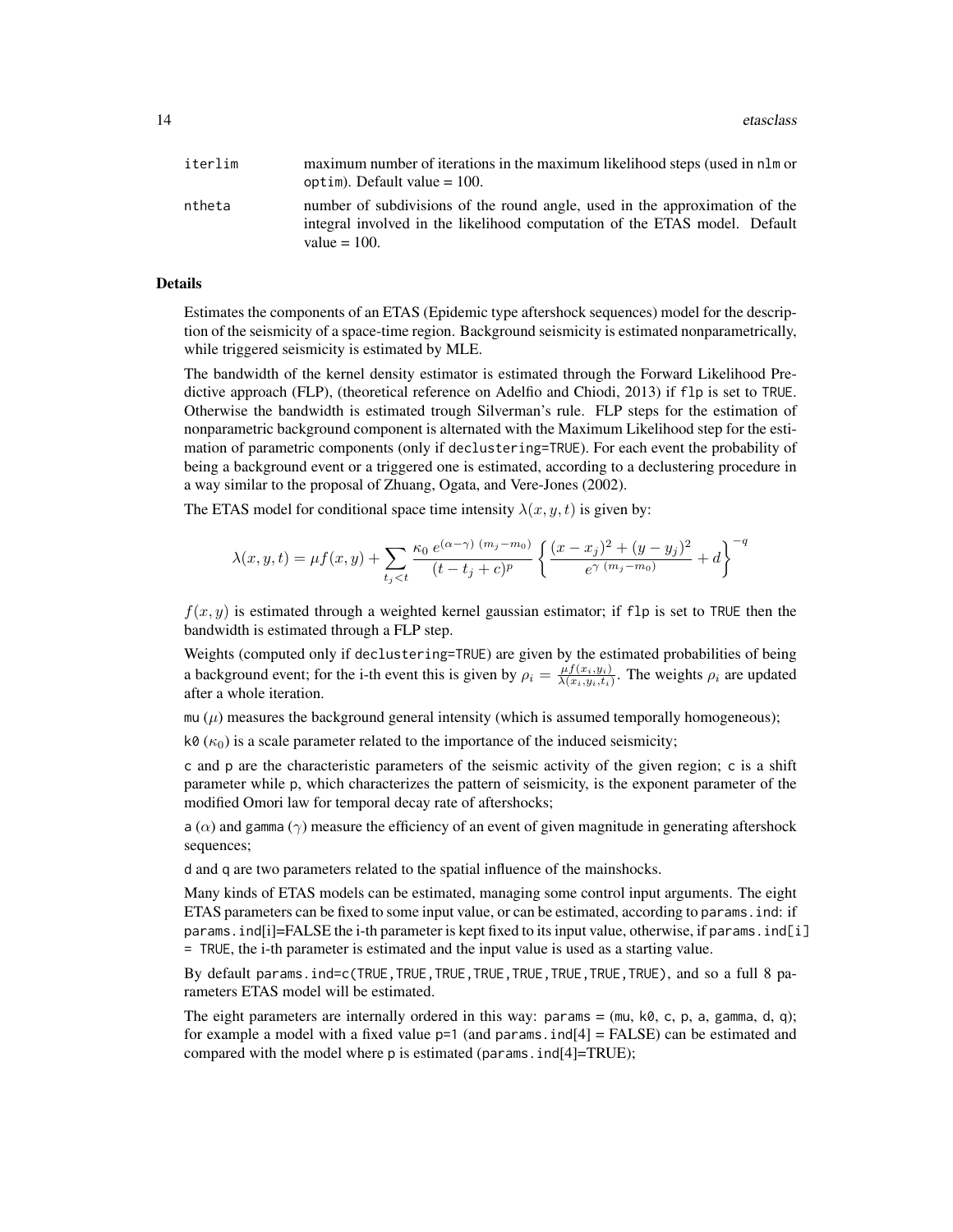#### etasclass and the contract of the contract of the contract of the contract of the contract of the contract of the contract of the contract of the contract of the contract of the contract of the contract of the contract of

for example a 7 parameters model can be fitted with gamma=0 and params. ind[6]=FALSE, so that input must be in this case: params.ind=c(TRUE,TRUE,TRUE,TRUE,TRUE,FALSE,TRUE,TRUE);

if onlytime=TRUE a time process is fitted to data (with a maximum of 5 parameters), regardless to space location (however the input catalog cat.orig must contain three columns named long, lat, z);

if is.backconstant=TRUE a process (space-time or time) with a constant background intensity  $\mu$ is fitted;

if mu is fixed to a very low value a process with very low background intensity is fitted, that is with only clustered intensity (useful to fit a model to a single cluster of events).

If flp=TRUE the bandwidth for the kernel estimation of the background intensity is evaluated maximizing the Forward Likelihood Predictive (FLP) quantity, given by (Chiodi, Adelfio, 2011; Adelfio, Chiodi, 2013):

$$
FLP_{k_1,k_2}(\hat{\psi}) \equiv \sum_{k=k_1}^{n-1} \delta_{k,k+1}(\hat{\psi}(H_{t_k}); H_{t_{k+1}})
$$

with  $k_1 = \frac{n}{2}$ ,  $k_2 = n - 1$  and where  $\delta_{k,k+1}(\hat{\psi}(H_{t_k}); H_{t_{k+1}})$  is the *predictive information* of the first k observations on the  $k + 1$ -th observation, and is so defined:

$$
\delta_{k,k+1}(\hat{\psi}(H_{t_k}); H_{t_{k+1}}) \equiv \log L(\hat{\psi}(H_{t_k}); H_{t_{k+1}}) - \log L(\hat{\psi}(H_{t_k}); H_{t_k})
$$

where  $H_k$  is the history of the process until time  $t_k$  and  $\hat{\psi}(H_{t_k})$  is an estimate based only on history until the  $k - th$  observation.

In the ML step, the vector of parameter  $\theta = (\mu, \kappa_0, c, p, \alpha, \gamma, d, q)$  is estimated maximizing the sample log-likelihood given by:

$$
\log L(\boldsymbol{\theta}; H_{t_n}) = \sum_{i=1}^n \log \lambda(x_i, y_i, t_i; \boldsymbol{\theta}) - \int_{T_0}^{T_{max}} \int \int_{\Omega_{(x,y)}} \lambda(x, y, t; \boldsymbol{\theta}) dx dy dt
$$

#### Value

returns an object of class etasclass.

The main items of the output are:

| this.call  | reports the exact call of the function                                                                                                                                                                    |
|------------|-----------------------------------------------------------------------------------------------------------------------------------------------------------------------------------------------------------|
| params.ind | indicates which parameters have been estimated (see details)                                                                                                                                              |
| params     | ML estimates of the ETAS parameters.                                                                                                                                                                      |
| sqm        | Estimates of standard errors of the ML estimates of the ETAS parameters ( $\text{sgn[i]}=0$<br>if params ind $[i]$ =FALSE and for the situation where hessian is not computed<br>or near to singularity). |
| AIC.iter   | AIC values at each iteration.                                                                                                                                                                             |
| hdef       | final bandwidth used for the kernel estimation of background spatial intensity<br>(however estimated, with f1p=TRUE or f1p=FALSE).                                                                        |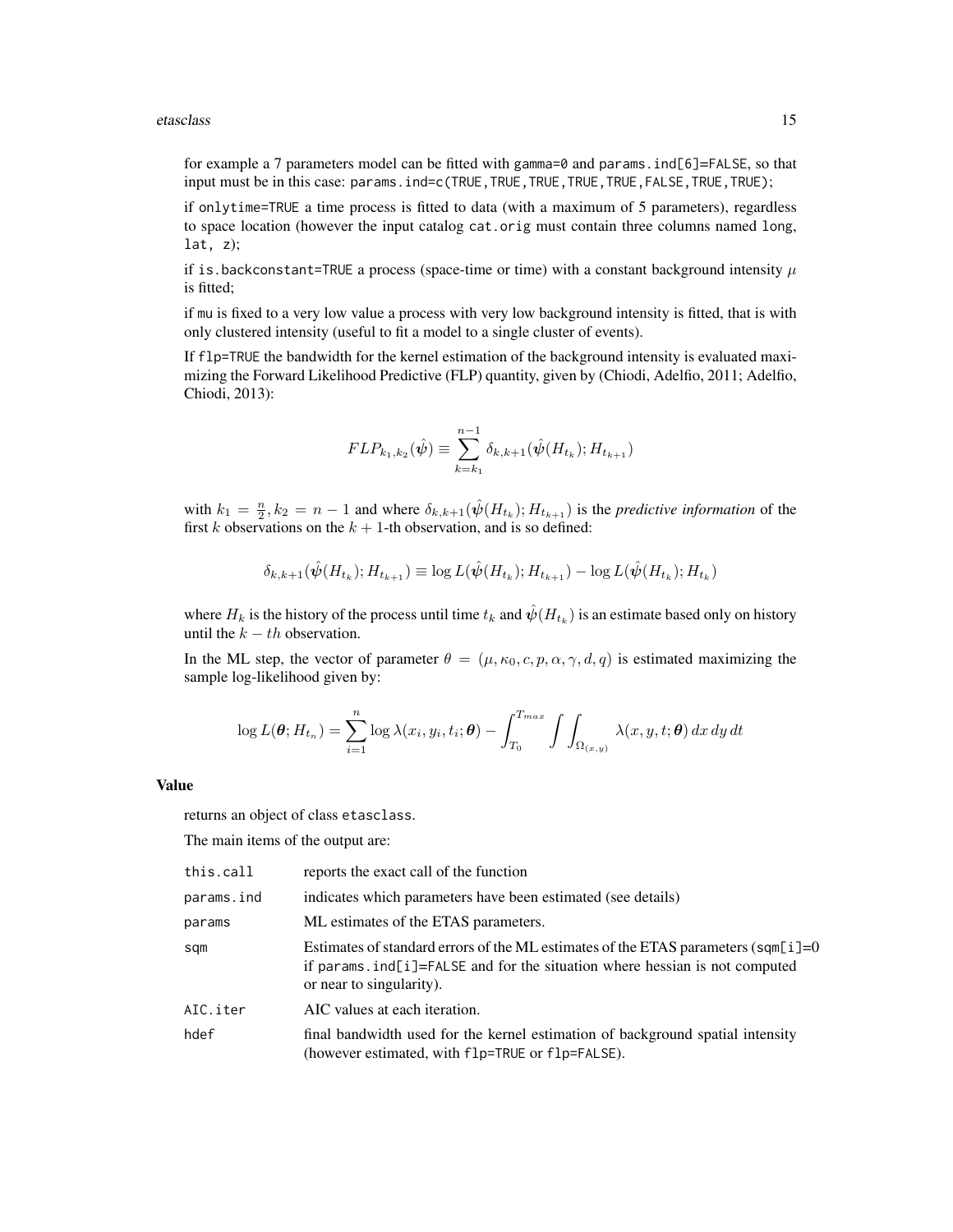<span id="page-15-0"></span>16 etasclass

| rho.weights      | Estimated probability for each event to be a background event $(\rho)$ . |  |
|------------------|--------------------------------------------------------------------------|--|
| time.res         | rescaled time residuals (for time processes only).                       |  |
| params.iter      | A matrix with estimates values at each iteration.                        |  |
| sqm.iter         | A matrix with the estimates of the standard errors at each iteration.    |  |
| rho.weights.iter |                                                                          |  |
|                  | A matrix with the values of rho, we ights at each iteration.             |  |
| ı                | A vector with estimated intensities, corresponding to observed points    |  |
|                  |                                                                          |  |

summary, print and plot methods are defined for an object of class etasclass to obtain main output.

A profile method ([profile.etasclass](#page-26-1) ) is also defined to make approximate inference on a single parameter

#### **Note**

In this first version the x-y space region, where the point process is defined, is a rectangle embedding the catalog values.

The optimization algorithm depends on the choice of initial values. Some default guess choice is performed inside the function for parameters without input starting values. If convergence problem are experienced, a useful strategy can be to start with an high magnitude threshold value  $m<sub>0</sub>$  (that is, with a smaller catalog with bigger earthquakes), and then using this first output as starting guess for a running with a lower magnitude threshold value  $m_0$ . In this trial executions avoid declustering (declustering=FALSE) or at least use a small value of ndeclust; small values of iterlim and ntheta can speed first executions.

Quicker executions are obtained using smaller values of iterlim and ntheta in the input.

Also a first execution with is.backconstant  $=$  TRUE, to fit a first approximation model with constant background, can be useful.

Some other useful information can be obtained estimating a pure time process, that can give a good guess at least for some parameters, like  $\mu$ ,  $\kappa_0$ ,  $\alpha$ ,  $c$ ,  $p$ .

Input times are expected in days, and so final intensities are expected number of events per day. If input values are in seconds, then set sectoday=TRUE

# Author(s)

Marcello Chiodi, Giada Adelfio

#### References

Adelfio, G. and Chiodi, M. (2014) Alternated estimation in semi-parametric space-time branchingtype point processes with application to seismic catalogs. *Stochastic Environmental Research and Risk Assessment*, doi=10.1007/s00477-014-0873-8

Adelfio, G. and Chiodi, M. (2013) Mixed estimation technique in semi-parametric space-time point processes for earthquake description. *Proceedings of the 28th International Workshop on Statistical Modelling 8-13 July, 2013, Palermo* (Muggeo V.M.R., Capursi V., Boscaino G., Lovison G., editors). Vol. 1. pp.65-70.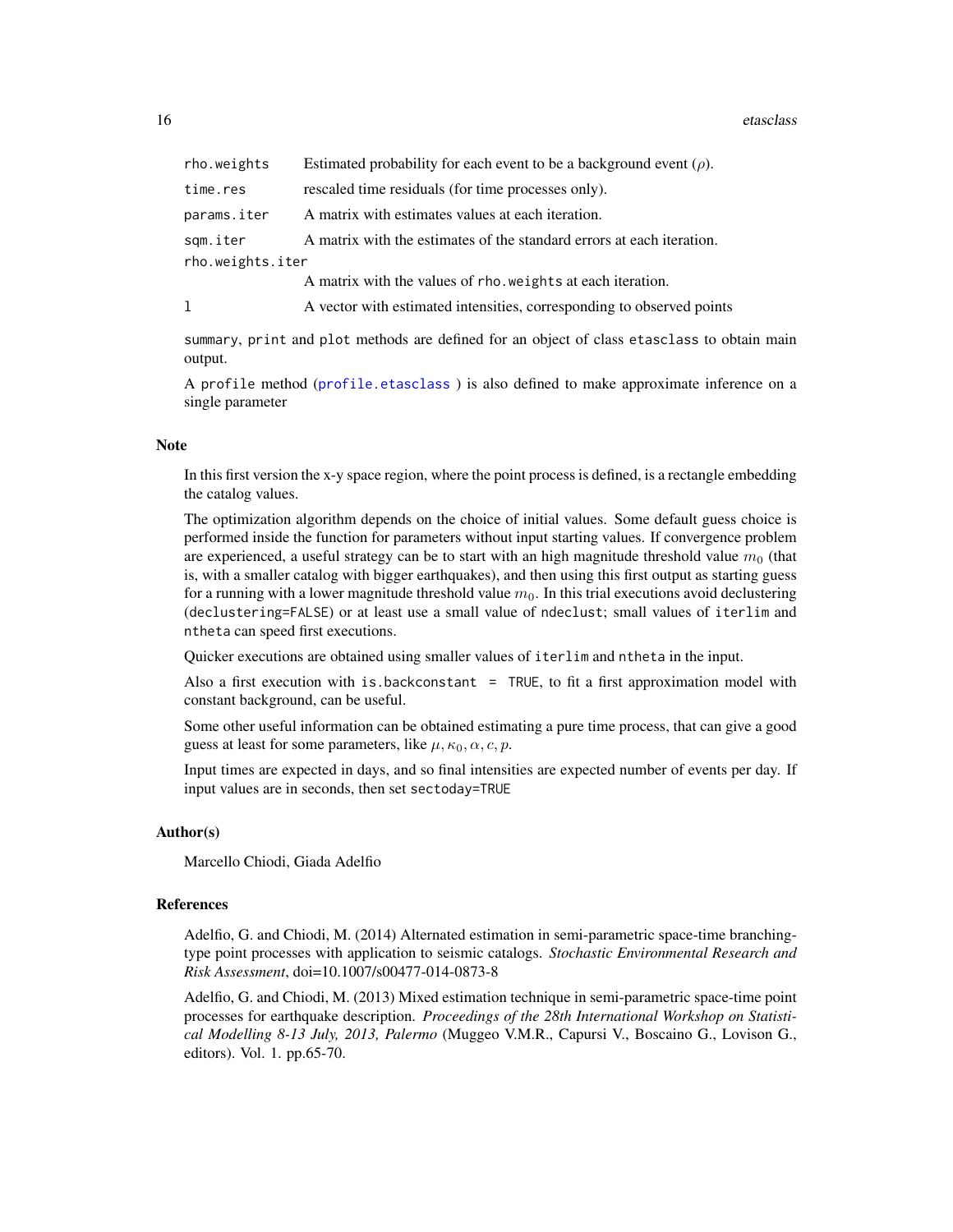#### <span id="page-16-0"></span>etasclass and the contract of the contract of the contract of the contract of the contract of the contract of the contract of the contract of the contract of the contract of the contract of the contract of the contract of

Chiodi, M. and Adelfio, G., (2011) Forward Likelihood-based predictive approach for space-time processes. *Environmetrics*, vol. 22 (6), pp. 749-757.

Zhuang, J., Ogata, Y. and Vere-Jones, D. Stochastic declustering of space-time earthquake occurrences. *Journal of the American Statistical Association*, 97, 369–379 (2002).

#### See Also

[eqcat](#page-7-1), [plot.etasclass](#page-21-1), [summary.etasclass](#page-29-1), [profile.etasclass](#page-26-1)

#### Examples

```
## Not run:
data("italycatalog")
# load a sample catalog of the italian seismicity
etas.flp=etasclass(italycatalog,
magn.threshold = 3.0, magn.threshold.back = 3.5,
k0 = 0.005, c = 0.005, p = 1.01, a = 1.05, gamma = 0.6, q = 1.52, d = 1.1,
params.ind = c(TRUE, TRUE, TRUE, TRUE, TRUE, TRUE, TRUE, TRUE),
declustering = TRUE, thinning = FALSE, flp = TRUE, ndeclust = 15,
onlytime = FALSE, is.backconstant = FALSE,
description = "etas flp",sectoday = TRUE, usenlm = TRUE, epsmax = 0.001)
# execution of etasclass for events with minimum magnitude of 3.0.
# The events with magnitude at least 3.5 are used to build a first approximation
# for the background intensity function
# (magn.threshold.back=3.5)
# print method for the etasclass object
etas.flp
Call:
etasclass(cat.orig = italycatalog, magn.threshold = 3, magn.threshold.back = 3.5,
   k0 = 0.005, c = 0.005, p = 1.01, a = 1.05, gamma = 0.6, d = 1.1,
   q = 1.52, params.ind = c(TRUE, TRUE, TRUE, TRUE, TRUE, TRUE,
       TRUE, TRUE), declustering = TRUE, thinning = FALSE, flp = TRUE,
   ndeclust = 15, onlytime = FALSE, is.backconstant = FALSE,
   description = "etas flp", sectoday = TRUE, usenlm = TRUE,
    epsmax = 0.001)
etas flp
Number of observations 2158
ETAS Parameters:
      mu k0 c p a gamma d q
0.355850 0.008373 0.009404 1.121630 1.509371 0.857945 1.915139 1.836391
# plot results with maps of intensities and diagnostic tools
plot(etas.flp)
```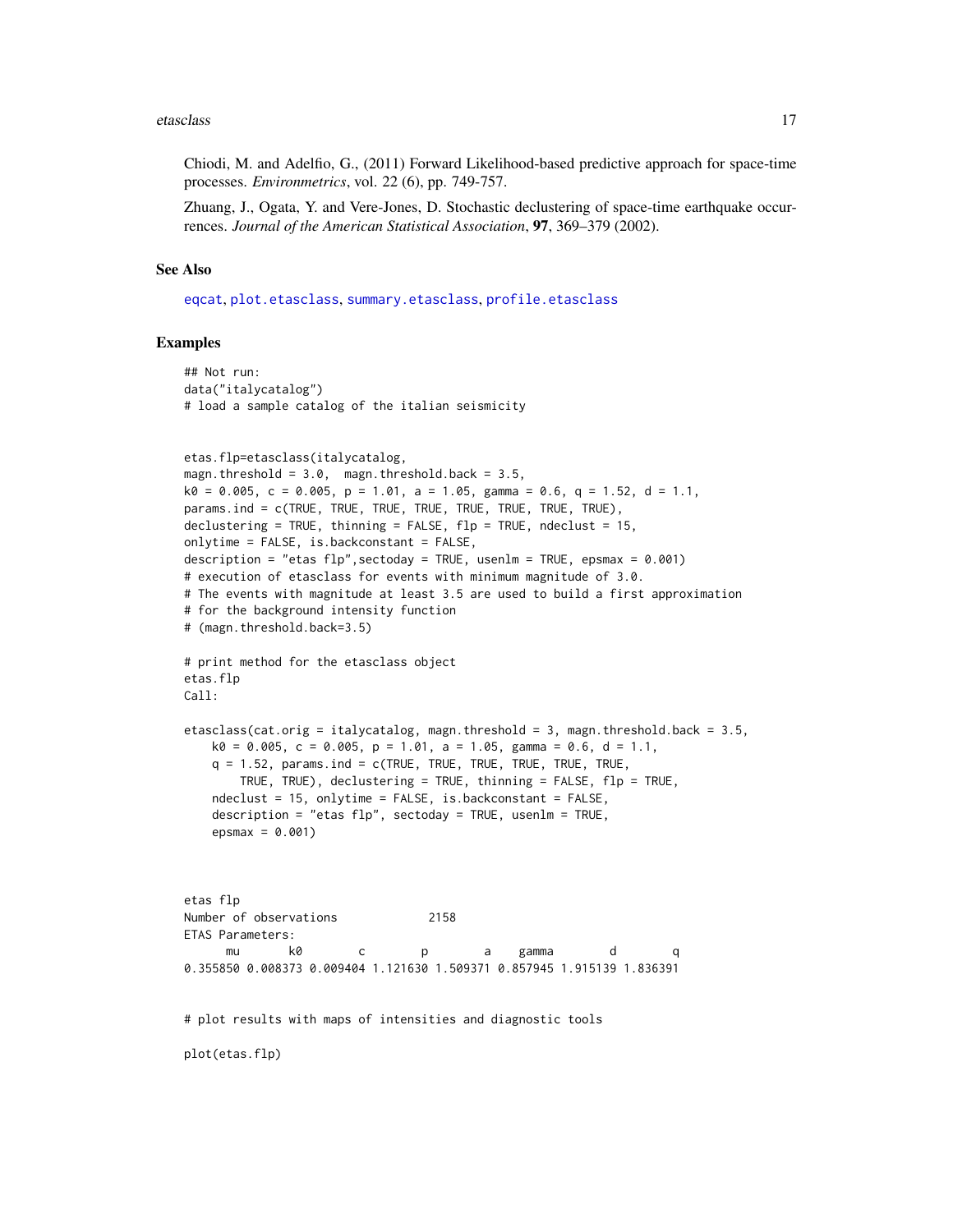<span id="page-17-0"></span>## End(Not run)

italycatalog *Small sample catalog of italian earthquakes*

# Description

A small sample catalog of italian earthquakes of magnitude at least 3.0 from year 2005 to year 2013.

# Usage

italycatalog

# Format

a data matrix with 2,158 observations and 5 variables: time, lat, long, z, magn1.

### Source

INGV (Istituto Nazionale di Geofisica e Vulcanologia) ISIDE Data Base.

# References

INGV home page: <http://www.ingv.it>.

# Examples

```
data(italycatalog)
str(italycatalog)
```
kde2dnew.fortran *A 2-d normal kernel estimator*

# Description

A simple and quick 2-d weighted normal kernel estimator, with fixed bandwidth and relative integral.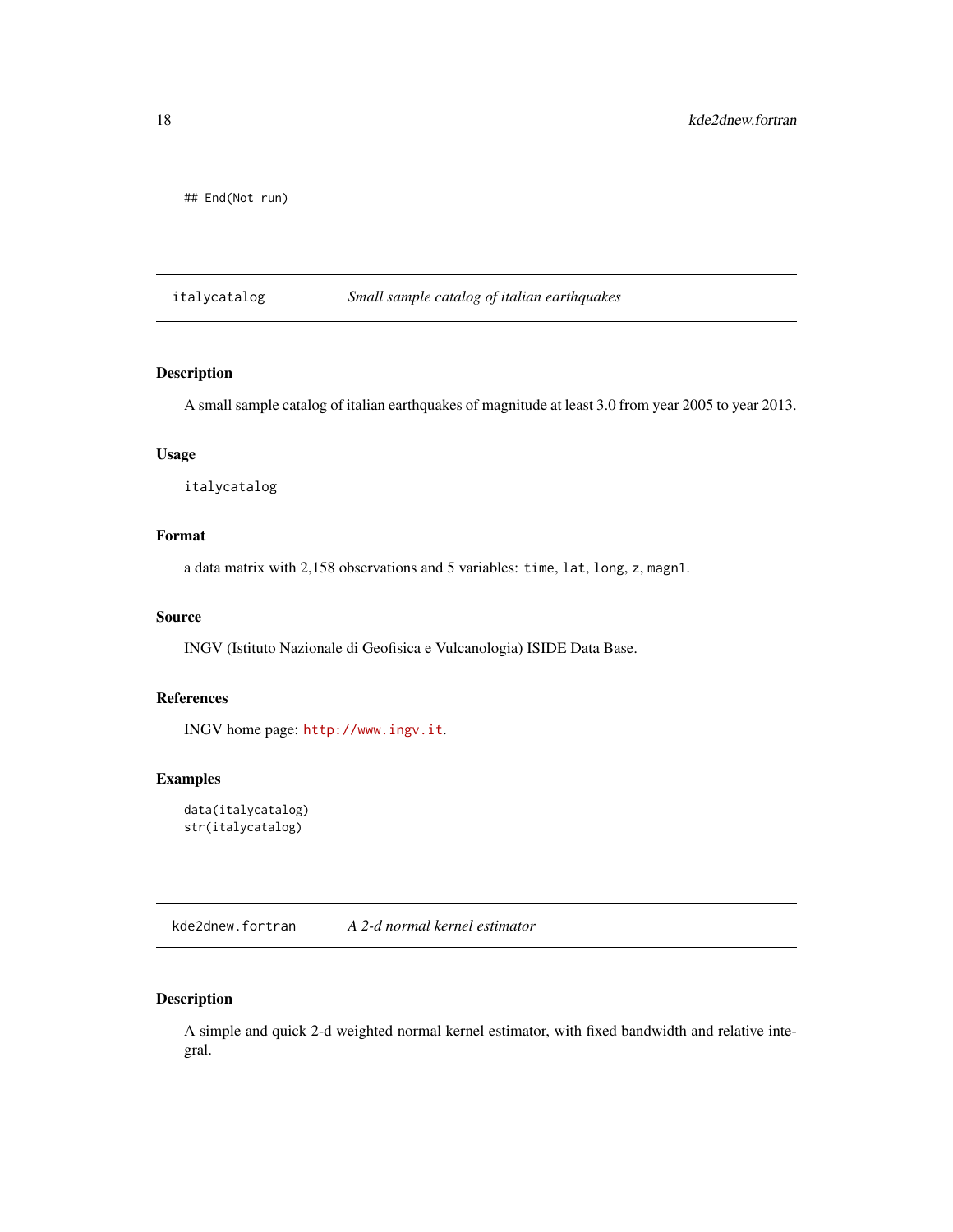# kde2dnew.fortran 19

# Usage

```
kde2dnew.fortran(xkern, ykern, gx, gy, h, factor.xy = 1,eps=0, w =replicate(length(xkern), 1)
\mathcal{L}kde2d.integral(xkern, ykern, gx = xkern, gy = ykern, eps = 0, factor.xy = 1,
h = c(bwd.nrd(xkern, w), bwd.nrd(ykern, w)),
w = replicate(length(xkern), 1),wmat=numeric(0)
)
```
# Arguments

| xkern     | x-values of kernel points of length $n$ ( $n =$ length $(x \text{ker} n)$ ).  |
|-----------|-------------------------------------------------------------------------------|
| ykern     | y-values of kernel points of length n.                                        |
| gx        | x-values of the points where densities must be estimated.                     |
| gy        | y-values of the points where densities must be estimated.                     |
| h         | bandwidths: a length 2 numerical vector.                                      |
| factor.xy | expansion factor for bandwidths (density will be smoother if $factor$ .xy>1). |
| W         | vector of weights to give to observed points (length n).                      |
| wmat      | if kern. var=TRUE defines the variable metric                                 |
| eps       | enlargment factor for the region of interest.                                 |

# Details

A standard bivariate normal kernel estimator.

#### Value

grid values and estimated densities.

# Author(s)

Marcello Chiodi.

# References

Venables, W. N. and Ripley, B. D. (2002) *Modern Applied Statistics with S*. Fourth edition. Springer. Wand, M.P and Jones, M.C. (1995). *Kernel Smoothing*. London: Chapman & Hall/CRC.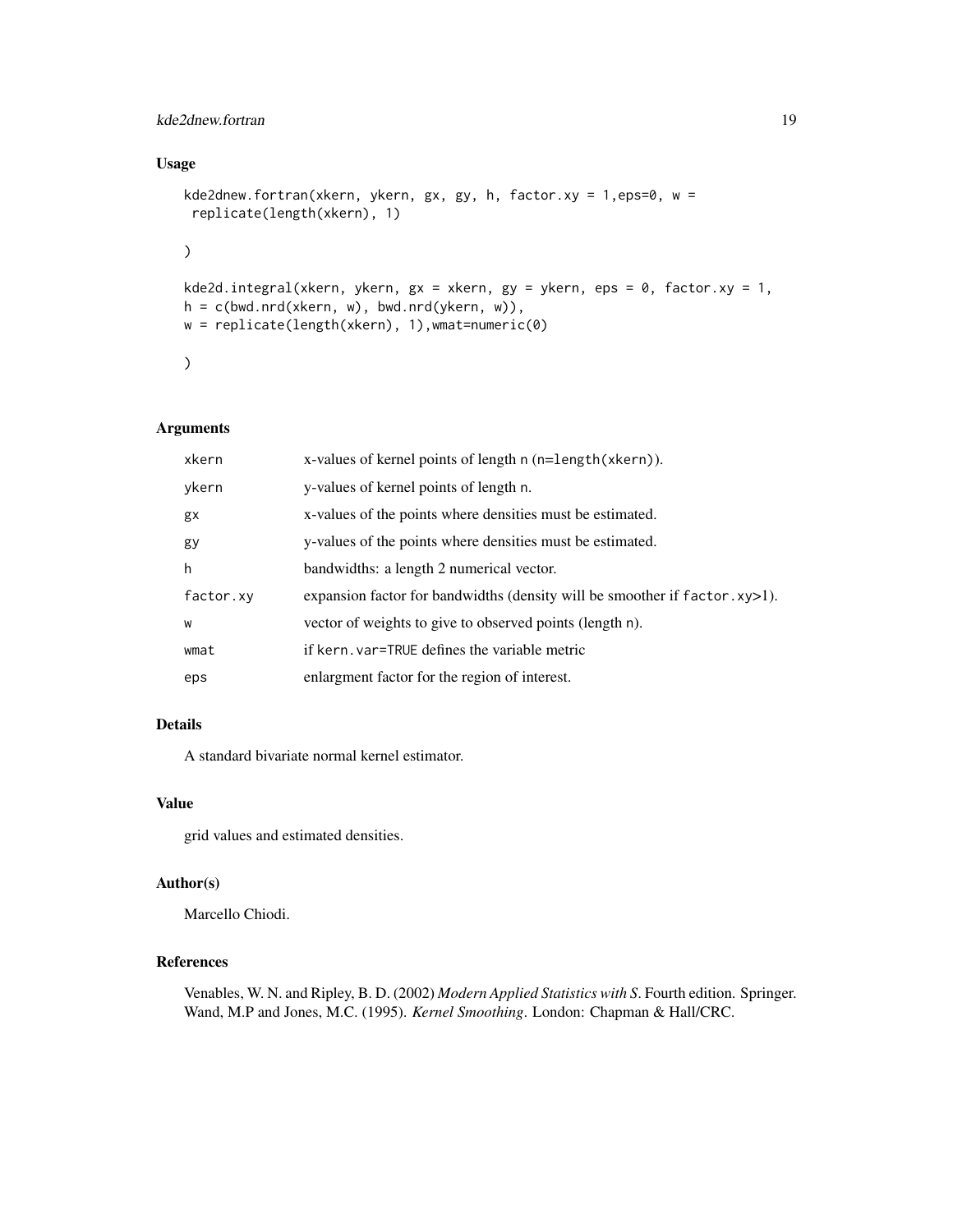<span id="page-19-1"></span><span id="page-19-0"></span>

Plots the logarithm of the cumulative frequency of eccedence vs. magnitude in an earthquake catalog.

#### Usage

magn.plot(catalog,...)

# Arguments

| catalog  | should be a equation object, or at least must contain a column with name magn1. |
|----------|---------------------------------------------------------------------------------|
| $\cdots$ | other arguments to be passed to plot()                                          |

# Details

For each magnitude  $m_j$ , if  $N_j$  is the number of values of magn1 greater than  $m_j$ , the values of  $log(N_j)$  vs.  $m_j$  are plotted.

According to the Gutenberg-Richter law, this plot should be linear. If there is a linear behaviour only for values greater than a given  $m_0$ , then  $m_0$  is probably the magnitude threshold of the catalog.

# Value

A new plot is printed (see details).

# Author(s)

Marcello Chiodi.

# Examples

```
## Not run:
data(italycatalog)
magn.plot(italycatalog)
```
## End(Not run)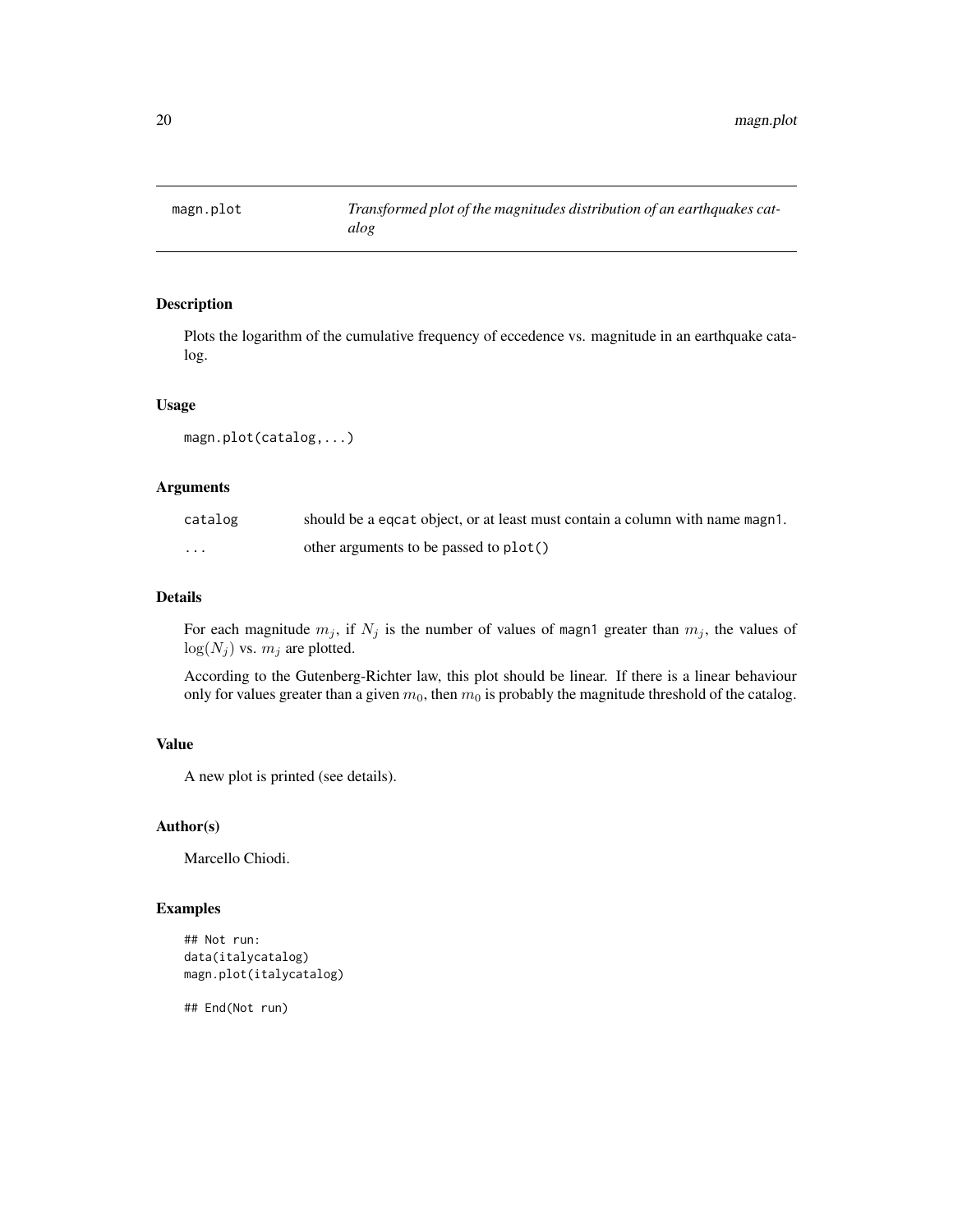<span id="page-20-0"></span>

Display a pretty frequency table. It is only a wrapper to the function table but with a richer output, at least for numerical variables.

#### Usage

MLA.freq(x)

# Arguments

x a numeric vector.

#### Details

The output gives the different kinds of frequencies and cumulated frequencies: single frequencies, cumulated and back cumulated (absolute and relatives).

#### Value

return a matrix with 7 columns: the modaldistinct values of x, frequencies, relative frequencies, cumulated frequencies, cumulated relative frequencies, back cumulated frequencies and back cumulated relative frequencies.

# Author(s)

Marcello Chiodi

# Examples

x=trunc(runif(1000)\*10) MLA.freq(x)

data(italycatalog) MLA.freq(italycatalog\$magn1)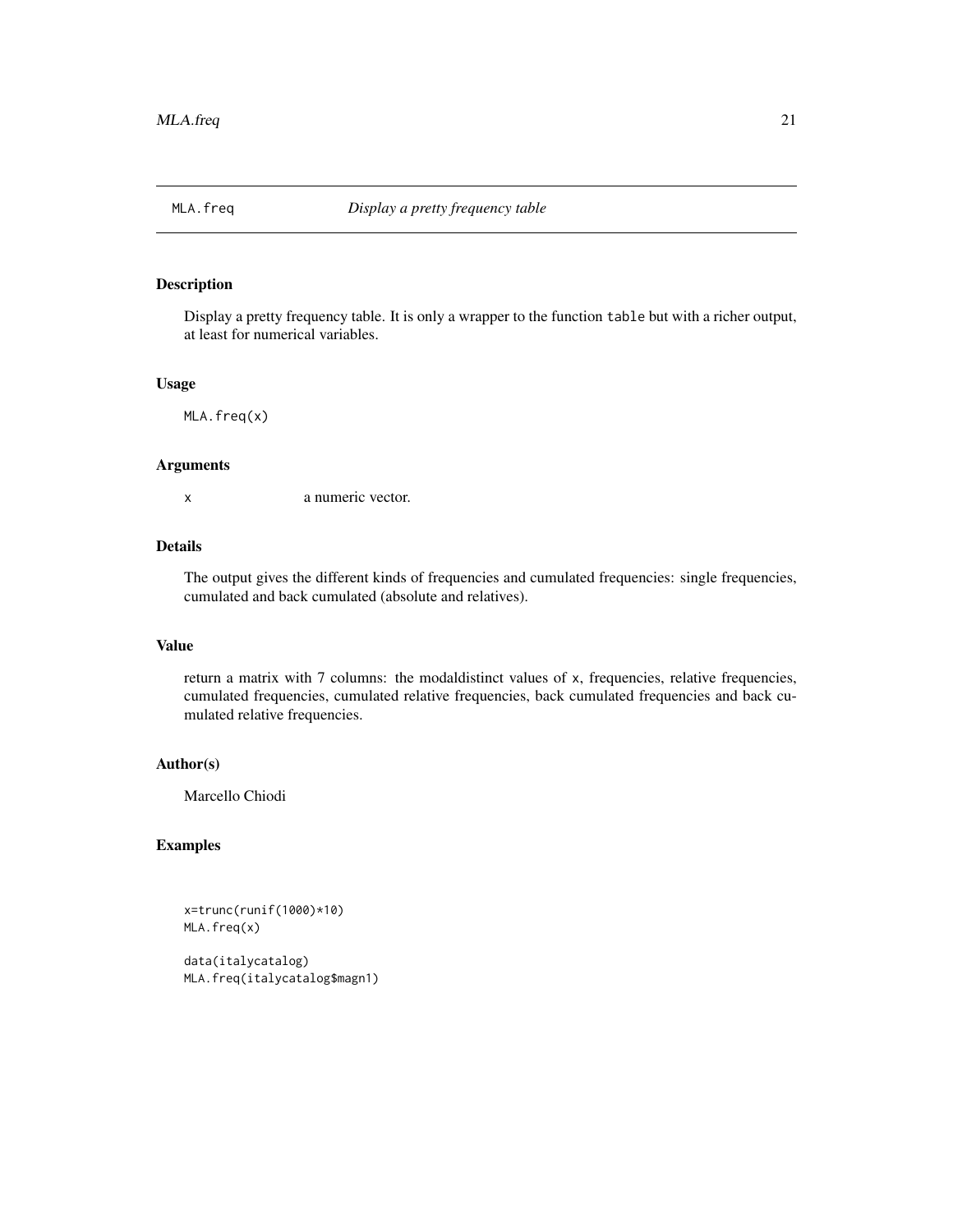<span id="page-21-1"></span><span id="page-21-0"></span>

This is the main method to visualize graphically the output of an object of class etasclass.

By default the space-time region is the same used for the estimation of the ETAS model. Background, triggered and total space intensities are also plotted for a grid of values.

#### Usage

```
## S3 method for class 'etasclass'
plot(x,pdf=FALSE,file ="etasplot",
ngrid=201,nclass=10,tfixed=0,flag.3D=FALSE,flag.log=FALSE,...)
```
#### Arguments

| $\mathsf{x}$ | an etaclass object.                                                                                                                                                       |
|--------------|---------------------------------------------------------------------------------------------------------------------------------------------------------------------------|
| pdf          | If TRUE, then 2D plots are sent to a pdf file                                                                                                                             |
| file         | name of the pdf file                                                                                                                                                      |
| ngrid        | number of points for each direction $(x, y)$ of a ngrid*ngrid grid where esti-<br>mated intensities must be evaluated. Default value= 201.                                |
| nclass       | number of class for each direction $(x, y)$ of a grid of nclass*nclass cells where<br>estimated intensities must be evaluated. Must divide ngrid-1. Default value=<br>10. |
| tfixed       | If a positive value is given, then the triggered intensity at time the rest-<br>mated and visualized.                                                                     |
| flag.3D      | If TRUE a 3D plot is also produced.                                                                                                                                       |
| flag.log     | If TRUE then a log scale is used to plot intensities.                                                                                                                     |
| $\cdots$     | other arguments.                                                                                                                                                          |

### Details

Different plots of the output of an object of class etasclass.

By default the space-time region is the same used for the estimation of the ETAS model. Background, triggered and total space intensities are also computed and plotted for a grid of values.

If a positive value is given for tfixed, then the triggered intensity at time tfixed is estimated and visualized. A tipical use can be with tfixed a day after a big earthquake.

Starting with the package version 1.2.0 different kind of residual analysis are computed and visualized, separately for the space and time dimensions. (8 plot on three windows for the space and 2 plots on one window for the time)

For space dimension,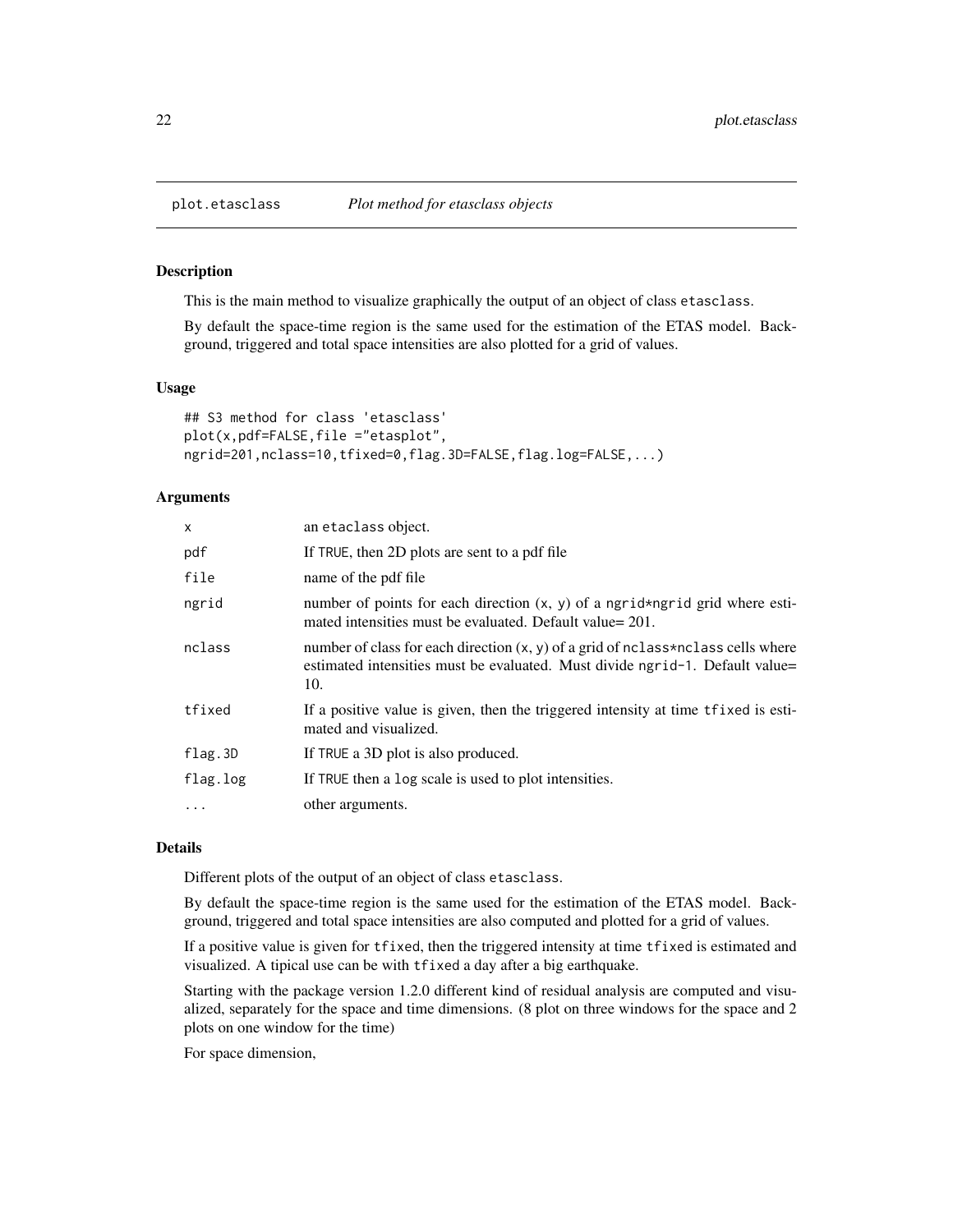Space residuals are computed dividing the observed rectangular space area in a equally spaced grid of nclass intervals for each dimension, so to divide the observed space area in nclass x nclass rectangular cells. We obtain the classical comparison between observed and theoretical frequencies. All frequencies are related to the whole time interval (and thus theoretical frequencies are obtained integrating estimated intensities with respect to time).

Fifth graph (image plot)

We define nclass x nclass standardized residuals:

$$
z_{\ell j} = \frac{n_{\ell j} - \hat{\nu}_{\ell j}}{\sqrt{\hat{\nu}_{\ell j}}} \qquad (\ell = 1, 2, ..., nclass; j = 1, 2, ..., nclass)
$$

For each cell  $\ell j$  we have observed  $(n_{\ell j})$  and theoretical frequency  $(\hat{\nu}_{\ell j})$ .

Sixth graph (image plot)

We used a similar technique to compute residuals for the background seismicity only, to check if at least the estimation of the background component is appropriate. To this purpose the observed background frequencies  $(bn_{\ell j})$  are now computed by the sum of the estimated weights rho.weights and the theoretical background frequency  $_b\hat{\nu}_{\ell j}$  by the estimated marginal space background intensity in each cell.

From these quantities we obtain nclass x nclass standardized residuals for the background intensity only:

$$
b^{z}\ell_{j} = \frac{b^{n}\ell_{j} - b^{i}\ell_{j}}{\sqrt{b^{i}\ell_{j}}}
$$
   
 ( $\ell = 1, 2, ..., nclass; j = 1, 2, ..., nclass$ )

seventh plot: (space intensities (integrated over time))

A 3x2 plot: first column for observed vs.theoretical , second column for standardized residuals vs theoretical values. First row for total intensity, second row for background intensity, and third row for their difference, the triggered intensities

eight-th graph:

To check departure of the model for the time dimension, we first integrated the estimated intensity function with respect to the observed space region, so to obtain an estimated time process (a one dimensional ETAS model):

$$
\hat{\lambda}(t) = \int \int_{\Omega_{(x,y)}} \hat{\lambda}(x, y, t) \, dx \, dy
$$

As known, a non-homogeneous time process can be transformed to a homogeneous one through the integral transformation:

$$
\tau_i = \int_{t_0}^{t_i} \hat{\lambda}(t) \, dt
$$

Then, a plot of  $\tau_i$  versus i can give information about the departures of the models in the time dimension. In particular, this plot, together with a plot of the estimated time intensities, drawn on the same graphic winodw, can inform on the time at which departures are more evident

If pdf=TRUE all graphs are printed on a pdf file, as spcified by file; otherwise default screen device is used.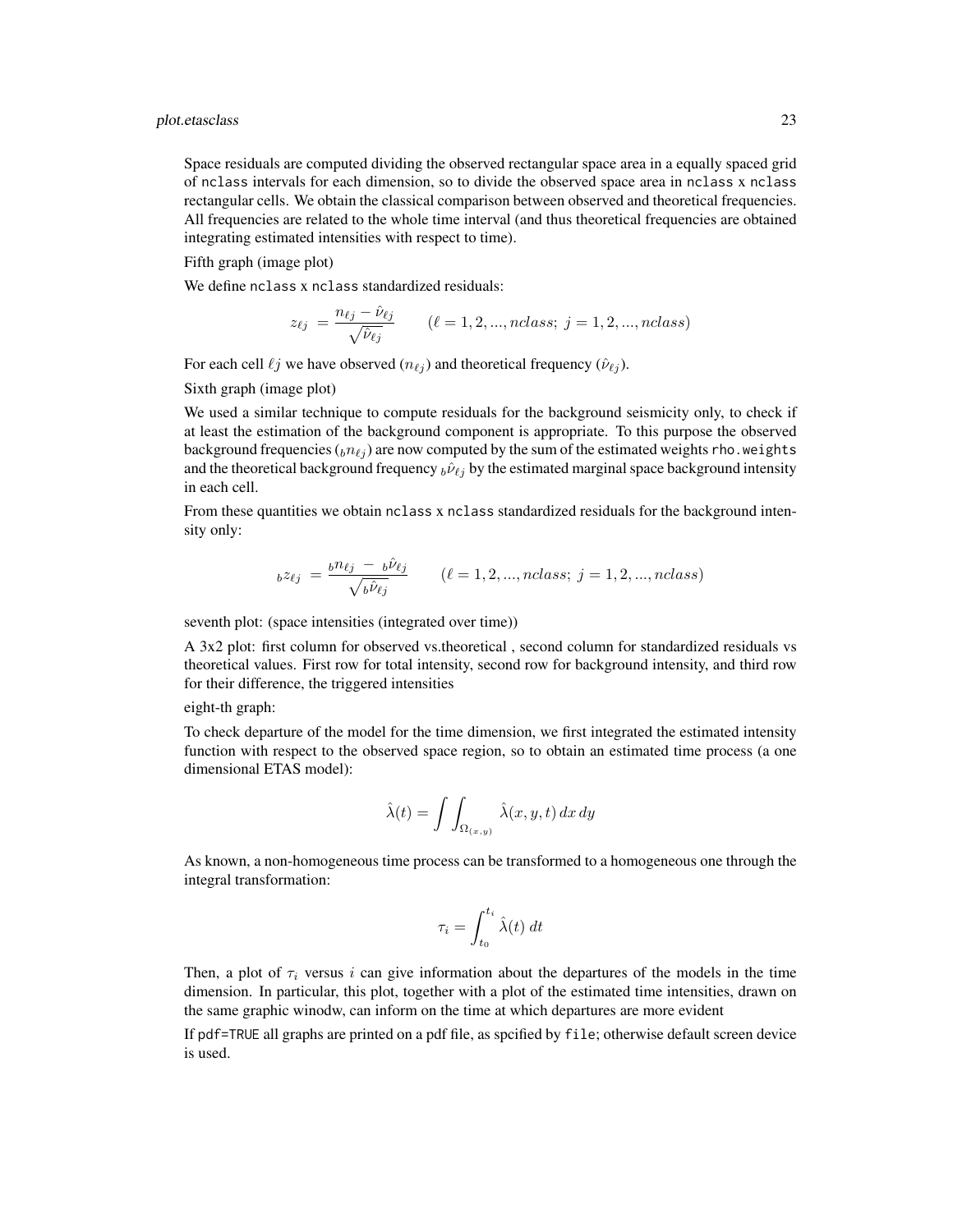# Value

This plot method computes, among others, back.grid, trig.grid, with coordinates x.grid and y.grid used to obtain image plots of background, triggered and total spatial estimated intensities (see [etasclass](#page-10-1) to see the details of the mixed estimation method used).

| x.grid    | x grid values.                                                               |
|-----------|------------------------------------------------------------------------------|
| y.grid    | y grid values.                                                               |
| back.grid | background intensity estimated on a ngrid x ngrid grid.                      |
| trig.grid | triggered intensities estimated on a grid of ngrid x ngrid points.           |
| tot.grid  | total intensities estimated on a grid of ngrid x ngrid points.               |
| back.grid | background space intensity estimated for observed points.                    |
| trig.grid | triggered space intensities estimated for observed points.                   |
| tot.grid  | total space intensities estimated for observed points.                       |
| teo1      | matrix of nclass*nclass cells with theoretical total space intensities.      |
| teo2      | matrix of nclass*nclass cells with theoretical background space intensities. |
| emp1      | matrix of nclass*nclass cells with empirical total space intensities.        |
| emp2      | matrix of nclass*nclass cells with empirical background space intensities.   |
| t.trasf   | vector of transformed times.                                                 |

#### Note

In this first version the x-y space region, where the point process is defined, by default is a rectangle embedding the catalog values.

#### Author(s)

Marcello Chiodi, Giada Adelfio

# See Also

[etasclass](#page-10-1), [eqcat](#page-7-1), [profile.etasclass](#page-26-1)

# Examples

## Not run: data("italycatalog") # load a sample catalog of the italian seismicity

```
class(italycatalog)<-"eqcat"
```

```
etas.flp<-etasclass(italycatalog,description="etas flp",magn.threshold=3.1,thinning=FALSE,flp=TRUE,
is.backconstant=FALSE,magn.threshold.back=3.5,sectoday=TRUE,
onlytime=FALSE,declustering=TRUE,epsmax=0.00001,
params.ind=c(1,1,1,1,1,1,1,1),k0=0.005,c=0.005,p=1.01,a=1.05,gamma=0.6,q=1.52,d=1.1,
compsqm=TRUE,usenlm=TRUE,ndeclust=15)
```
<span id="page-23-0"></span>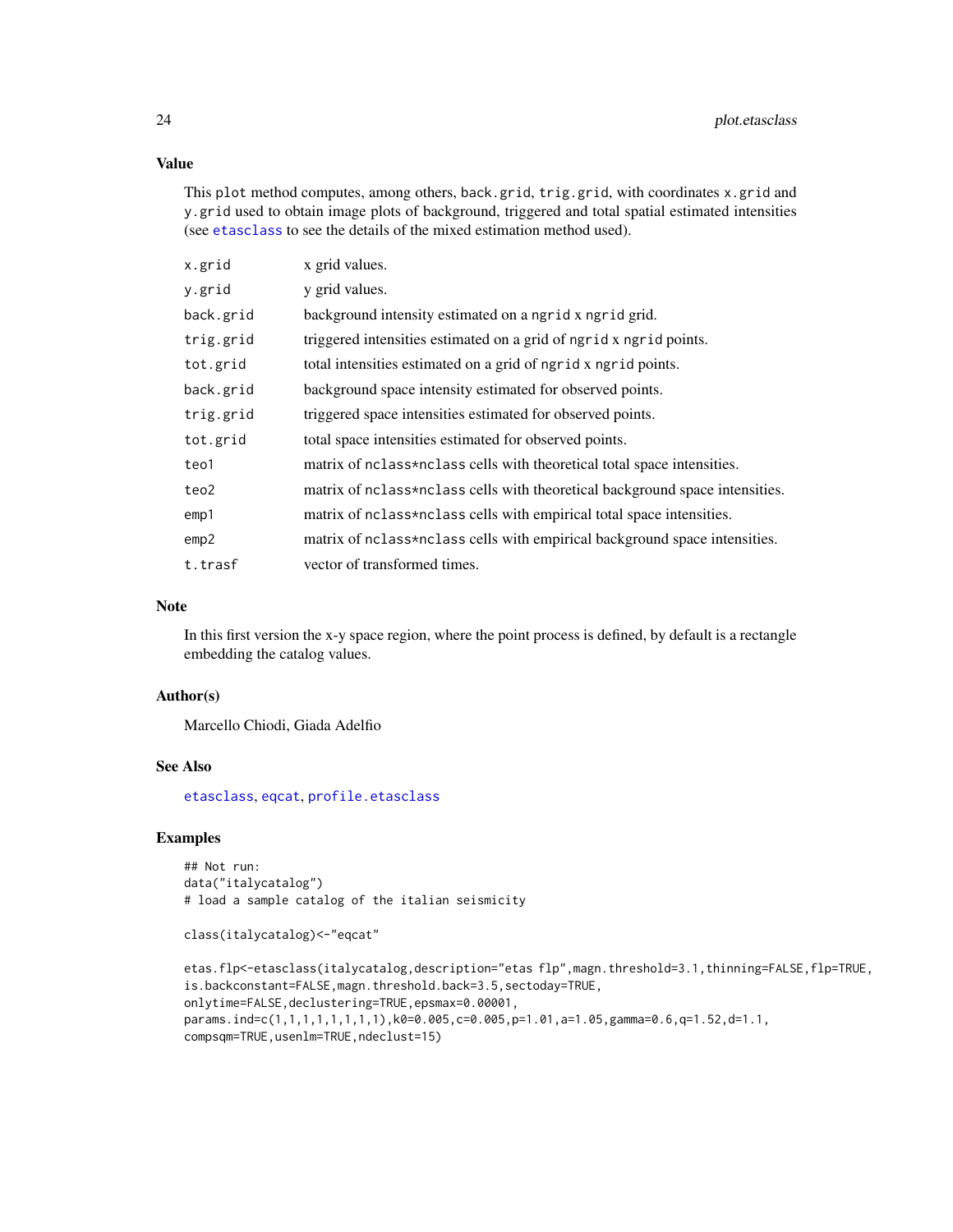# <span id="page-24-0"></span>plot.profile.etasclass 25

# execution of etasclass for events with minimum magnitude of 3.1. # The events with magnitude at least 3.5 are used to build a first approximation # for the background intensity function # (magn.threshold.back=3.5) # plot method plot(etas.flp) ## End(Not run)

<span id="page-24-1"></span>plot.profile.etasclass

*plot method for profile.etasclass objects (profile likelihood of ETAS model)*

#### Description

plot method for profile.etasclass objects (profile likelihood of ETAS model). Plots a smooth interpolation of the profile likelihood of a parameter of an ETAS model, as output from profile.etasclass.

#### Usage

## S3 method for class 'profile.etasclass' plot(x,prob=c(0.90,0.95,0.99),...)

#### Arguments

| X        | An object of the class profile.etasclass.                                                                                                              |
|----------|--------------------------------------------------------------------------------------------------------------------------------------------------------|
| prob     | A vector of coverage probability for the asymptotic confidence interval com-<br>puted using $-2\log(LR)$ . Default value prob= $c(0.90, 0.95, 0.99)$ . |
| $\cdots$ | other arguments.                                                                                                                                       |

### Details

Plots a spline interpolation of the profile likelihood for a parameter of the ETAS model for earthquake seismicity, computed with profile.etasclass;

the order of parametrs is: (mu, k0, c, p, a, gamma, d, q).

A plot method is defined for profile.etasclass objects. A number of grid points nprofile of 7 (the default) usually is enough to have a good interpolation of the profile likelihood.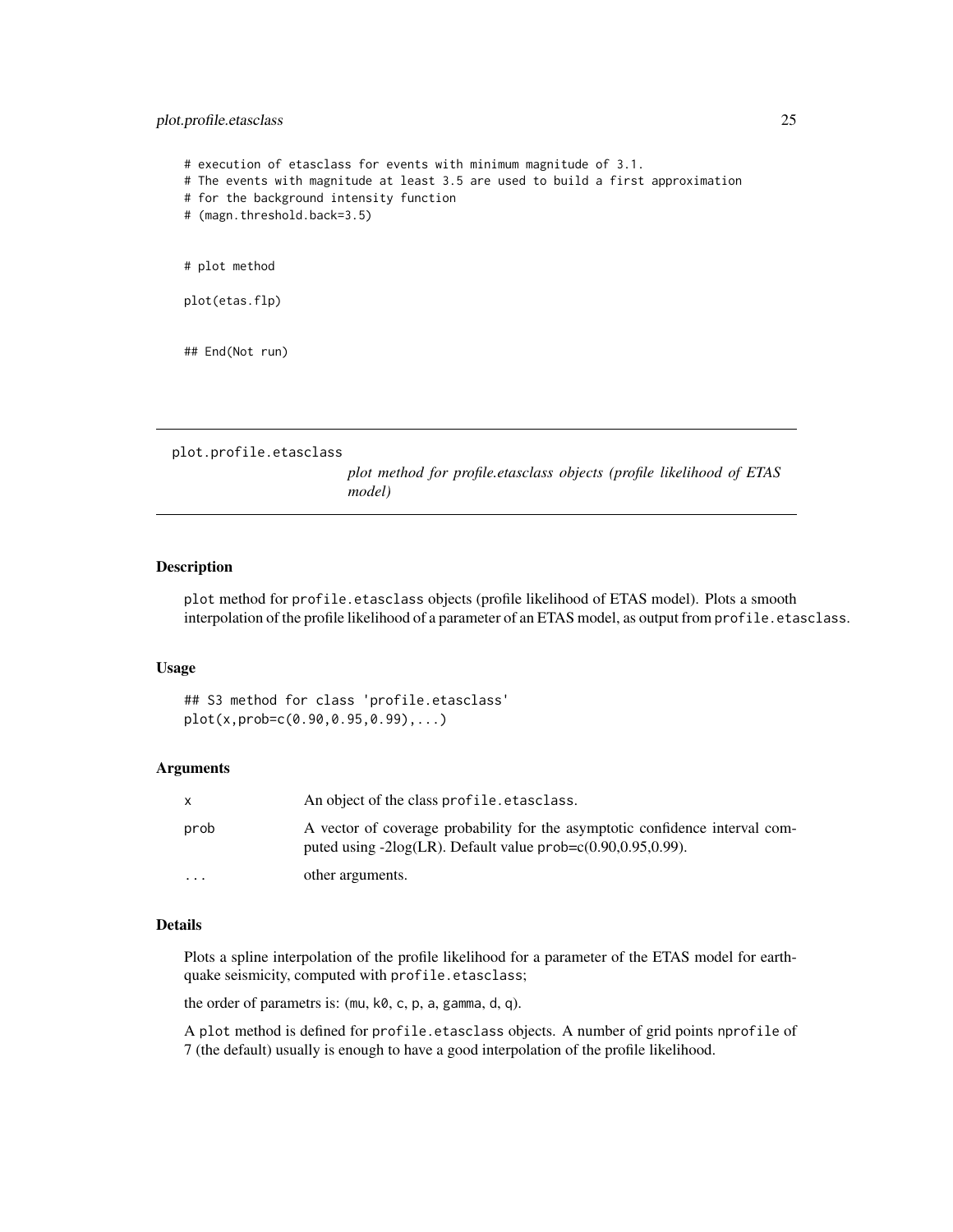# Value

Plots a profile likelihood (in the scale -2log(LR)), and plots horizontal lines corresponding to the percentiles of a 1df chi-square variable of levels prob; the approximate confidence intervals corresponding to the levels prob are printed. Returns a list:

|      | spline. profile The spline interpolation of the profile likelihood.    |
|------|------------------------------------------------------------------------|
| conf | The approximate confidence intervals corresponding to the levels prob. |
| prob | The prob values used.                                                  |

# Note

A odd number of grid points nprofile is adviced, so that the central point is the unconstrained ML estimate for the profiled parameter, and the interpolation of the profile likelihood will have a better quality.

#### Author(s)

Marcello Chiodi, Giada Adelfio

#### See Also

[eqcat](#page-7-1), [etasclass](#page-10-1), [profile.etasclass](#page-26-1)

# Examples

## Not run: ## see example in profile.etasclass

## End(Not run)

print.etasclass *Print method for etasclass objects*

#### Description

Print method for an object of class etasclass.

Gives some information on the execution and gives estimates of the ETAS parameters.

#### Usage

## S3 method for class 'etasclass'  $print(x, \ldots)$ 

#### Arguments

| X | an etaclass object. |
|---|---------------------|
| . | other arguments.    |

<span id="page-25-0"></span>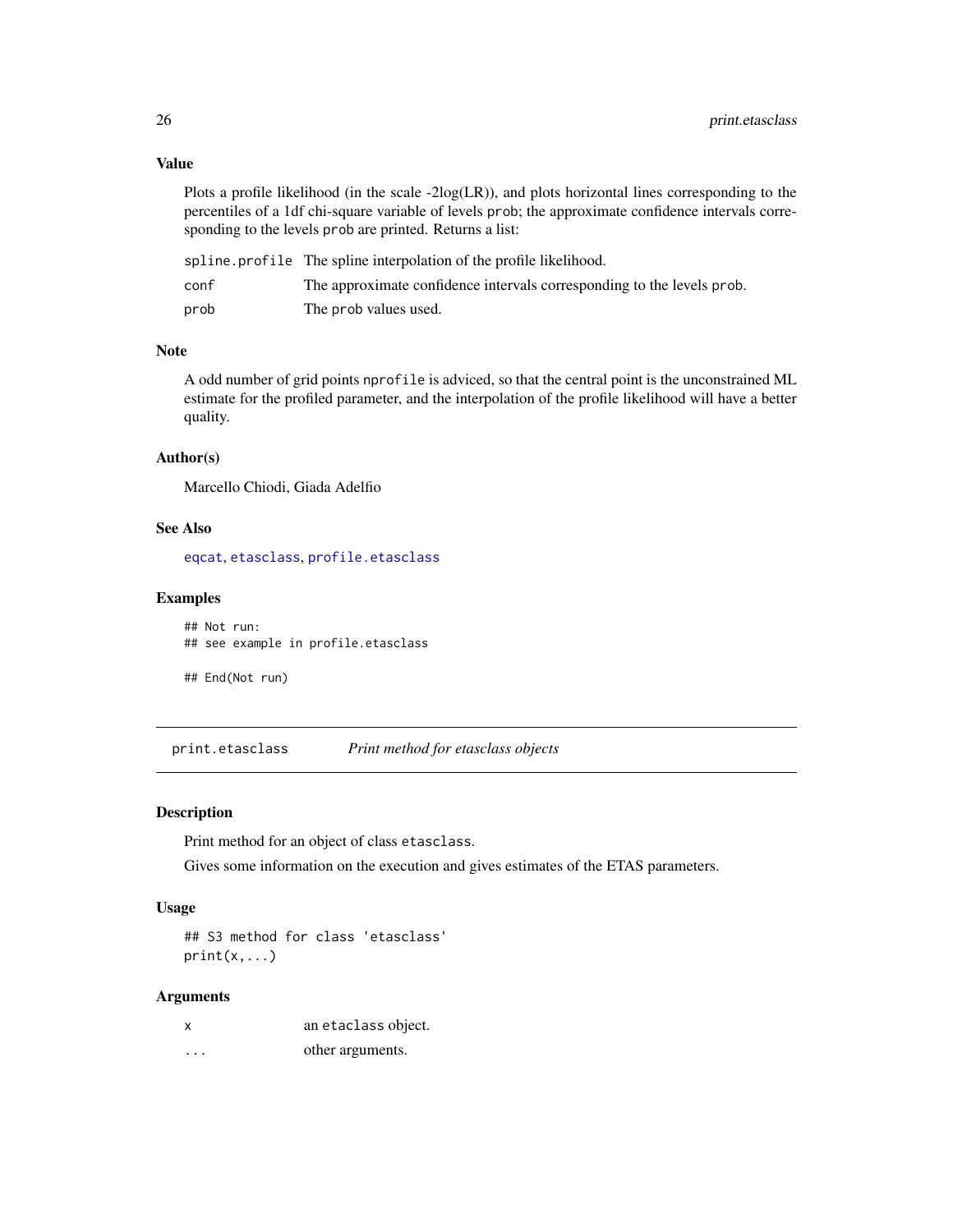# <span id="page-26-0"></span>profile.etasclass 27

# Details

Print brief information about an object of class etasclass. More output is obtained with summary.

# Value

Displays parameters estimates and information on the execution of the etasclass estimation process. Displays also the exact call of the function that generated etasclass

# Author(s)

Marcello Chiodi, Giada Adelfio

# See Also

[etasclass](#page-10-1),[eqcat](#page-7-1), [profile.etasclass](#page-26-1)

<span id="page-26-1"></span>profile.etasclass *profile method for etasclass objects (ETAS model)*

# Description

profile method for etasclass objects (ETAS model).

# Usage

```
## S3 method for class 'etasclass'
profile(fitted,iprofile =4,
nprofile =7,
kprofile =3,
profile.approx =FALSE,...)
```
#### Arguments

| fitted   | An object of the class etasclass.                                                                                                                                                |
|----------|----------------------------------------------------------------------------------------------------------------------------------------------------------------------------------|
| iprofile | An integer in the range 1-8. Profile likelihood will be computed with respect<br>to the parameter of index iprofile. The order of parametrs is: mu, k0, c, p, a,<br>gamma, d, q. |
| nprofile | Number of values of params[iprofile] for which profile likelihood must be<br>computed. Default value= 7.                                                                         |
| kprofile | Maximum absolute standardized value for params[iprofile]. Profile likeli-<br>hood will be computed in the standardized range [-kprofile, kprofile]. De-<br>fault value= $3$ .    |
|          | profile. approx if TRUE, then a conditional-likelihood approach is used as a first value for each<br>maximization step in profile likelihood computation. Default value= FALSE.  |
| $\cdots$ | other arguments.                                                                                                                                                                 |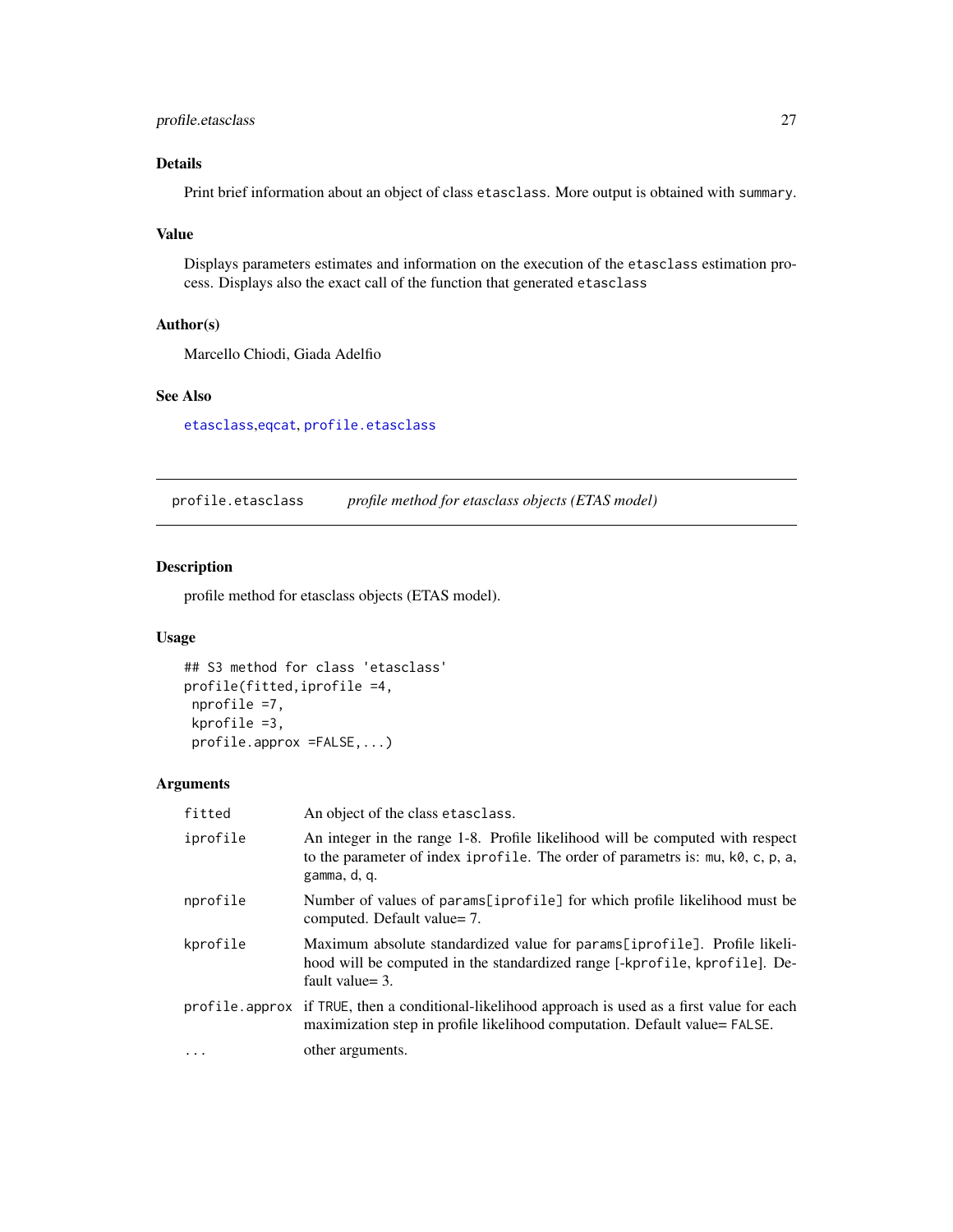Profile likelihood for the iprofile-th parameter of the ETAS model for earthquake seismicity, estimated with etasclass; the order of parameters is: (mu,k0,c,p,a,gamma,d,q).

A plot method is defined for profile.etasclass objects. A number of grid points nprofile of 7 (the default) usually is enough to have a good interpolation of the profile likelihood. The profile is computed using the final estimation of the background seismicity used to obtain the object etas of class etasclass and regardless to the method used. The computing time (for each of the nprofile values) is generally less than a single execution of etasclass without clustering, because only ML estimation is performed. Parameters not estimated in etas (with params.ind[i]=FALSE) will remain fixed do the value params.  $fix[i]$ .

To obtain profiles for different parameters, run profile.etasclass with different values of iprofile.

#### Value

Returns a list:

| params.vec | vector of values of the parameter iprofile used to evaluate the profile likeli- |
|------------|---------------------------------------------------------------------------------|
|            | hood.                                                                           |
| logl.vec   | vector of likelihoods corresponding to the values of params, vec                |

plot method is defined to represent profile likelihood (in scale -2log(LR)), using a spline interpolation through grid points, with superimposition of approximate confidence intervals.

#### Note

A odd number of grid points nprofile is adviced, so that the central point is the unconstrained ML estimate for the profiled parameter, and the interpolation of the profile likelihood will have a better quality.

#### Author(s)

Marcello Chiodi, Giada Adelfio

#### See Also

[eqcat](#page-7-1), [etasclass](#page-10-1), [plot.profile.etasclass](#page-24-1)

# Examples

```
## Not run: ##
data("italycatalog")
# load a sample catalog of italian seismicity
```

```
etas.flp=etasclass(italycatalog,
magn.threshold = 3.0, magn.threshold.back = 3.5,
k0 = 0.005, c = 0.005, p = 1.01, a = 1.05, gamma = 0.6, q = 1.52, d = 1.1,
params.ind = c(TRUE, TRUE, TRUE, TRUE, TRUE, TRUE, TRUE, TRUE),
declustering = TRUE, thinning = FALSE, flp = TRUE, ndeclust = 15,
onlytime = FALSE, is.backconstant = FALSE,
description = "etas flp", sectoday = TRUE, usenlm = TRUE, epsmax = 0.001)
```
<span id="page-27-0"></span>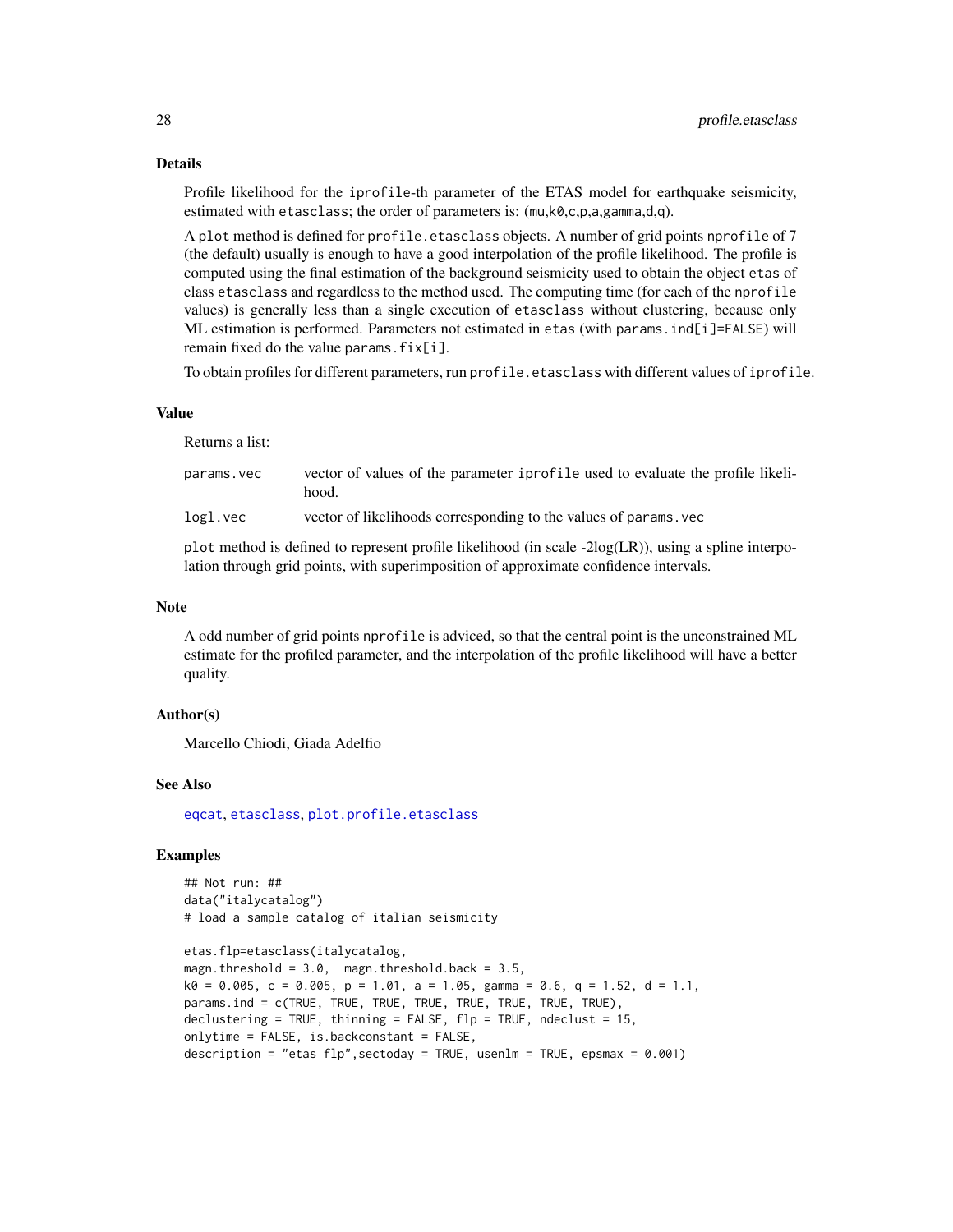```
# profile likelihood for the 5-th parameter (a), with plot:
prof.flp = profile(etas.flp, nprofile = 7, iprofile = 5)
plot(prof.flp)
Asymptotic confidence intervals:
 Coverage Lower Upper
1 0.90 1.393 1.624
2 0.95 1.381 1.635
3 0.99 1.346 1.659
```
## End(Not run)

simpson.coeff *Computes Simpson integration rule coefficients*

# Description

Computes Simpson integration rule coefficients.

#### Usage

simpson.coeff(n) simpson.kD(n,k=2)

#### Arguments

| n, | number of points of the simpson formula a single dimension |
|----|------------------------------------------------------------|
|    | number of dimensions                                       |

#### Details

simpson.coeff computes the coefficients of the standard Simpson rule (for unit spaced points), according to the sequence (1+4+2+4+...+2+4+1)/3 for each dimension. simpson.kD expand the formula over a grid of  $n^k$  points in k dimensions.

# Value

a vector of n coefficients (for simpson.coeff), a k-dimensions array with a total of  $n^k$  elements for simpson.kD.

# Author(s)

Marcello Chiodi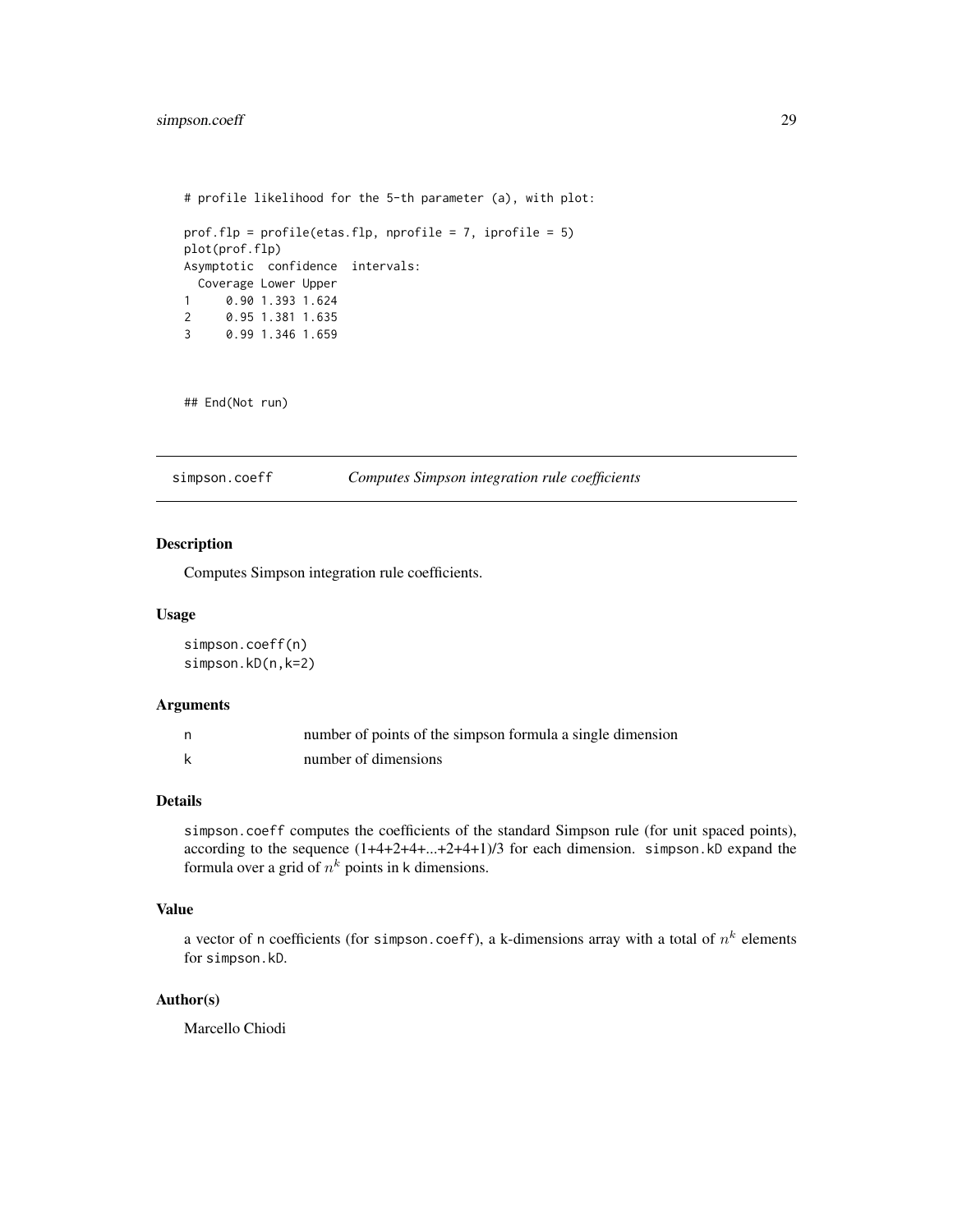<span id="page-29-1"></span><span id="page-29-0"></span>summary.etasclass *Summary method for etasclass objects*

#### Description

This is the main method to summarize the output of an object of class etasclass.

Gives some information on the execution and gives estimates of the ETAS parameters together with the standard errors.

# Usage

## S3 method for class 'etasclass' summary(object,...)

#### Arguments

| object                  | an etaclass object to pass to summary. |
|-------------------------|----------------------------------------|
| $\cdot$ $\cdot$ $\cdot$ | other arguments.                       |

# Details

Displays summary information about an object of class etasclass.

#### Value

Displays AIC values, parameters estimates and their standard errors, together with some information on the execution of the etasclass estimation process. Displays also the exact call of the function that generated etasclass

#### Author(s)

Marcello Chiodi, Giada Adelfio

#### See Also

[etasclass](#page-10-1),[eqcat](#page-7-1), [profile.etasclass](#page-26-1)

# Examples

```
## Not run:
data("italycatalog")
# load a sample catalog of the italian seismicity
```

```
etas.flp=etasclass(italycatalog,
magn.threshold = 3.0, magn.threshold.back = 3.5,
k0 = 0.005, c = 0.005, p = 1.01, a = 1.05, gamma = 0.6, q = 1.52, d = 1.1,
params.ind = c(TRUE, TRUE, TRUE, TRUE, TRUE, TRUE, TRUE, TRUE),
```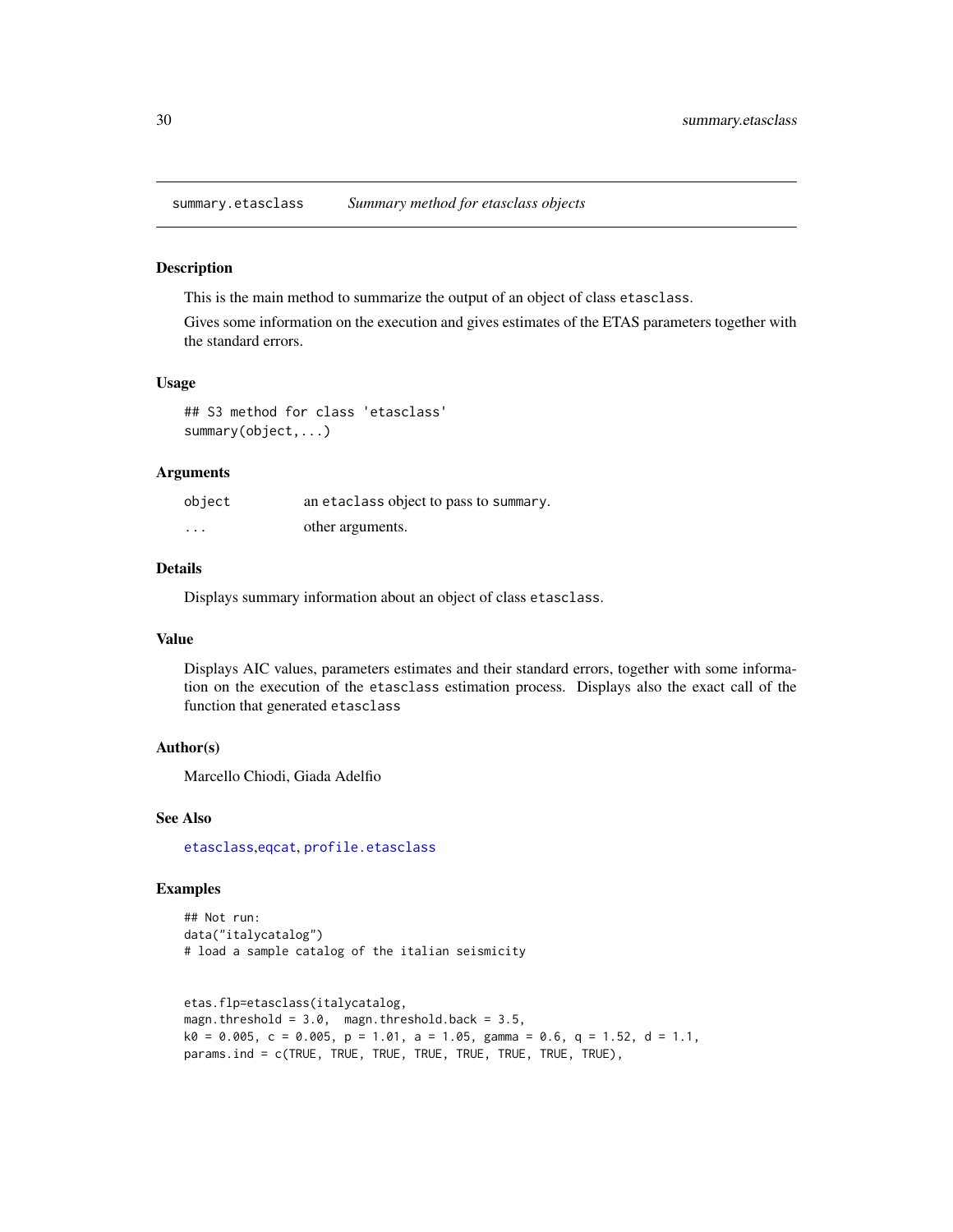```
declustering = TRUE, thinning = FALSE, flp = TRUE, ndeclust = 15,
onlytime = FALSE, is.backconstant = FALSE,
description = "etas flp",sectoday = TRUE, usenlm = TRUE, epsmax = 0.001)
# execution of etasclass for events with minimum magnitude of 3.0.
# The events with magnitude at least 3.5 are used to build a first approximation
# for the background intensity function
# (magn.threshold.back=3.5)
# summary method for the etasclass object
summary(etas.flp)
Call:
etasclass(cat.orig = italycatalog, magn.threshold = 3, magn.threshold.back = 3.5,
   k0 = 0.005, c = 0.005, p = 1.01, a = 1.05, gamma = 0.6, d = 1.1,
   q = 1.52, params.ind = c(TRUE, TRUE, TRUE, TRUE, TRUE, TRUE,
       TRUE, TRUE), declustering = TRUE, thinning = FALSE, flp = TRUE,
   ndeclust = 15, onlytime = FALSE, is.backconstant = FALSE,
   description = "etas flp", sectoday = TRUE, usenlm = TRUE,
   epsmax = 0.001)
etas flp
Execution started: 2015-06-02 13:01:04
Elapsed time of execution (hours) 0.2473813
Number of observations 2158
Magnitude threshold 3
declustering TRUE
Number of declustering iterations 4
Kind of declustering weighting
flp TRUE
sequence of AIC values for each iteration
49620.08 48458.86 48418.2 48415.17
    -------------------------------------------------------
ETAS Parameters:
          Estimates std.err.
mu 0.355850 0.011294
k0 0.008373 0.002053
c 0.009404 0.001795
p 1.121630 0.016271
a 1.509371 0.064077
gamma 0.857945 0.084688
```
-------------------------------------------------------

## End(Not run)

d 1.915139 0.306384 q 1.836391 0.067067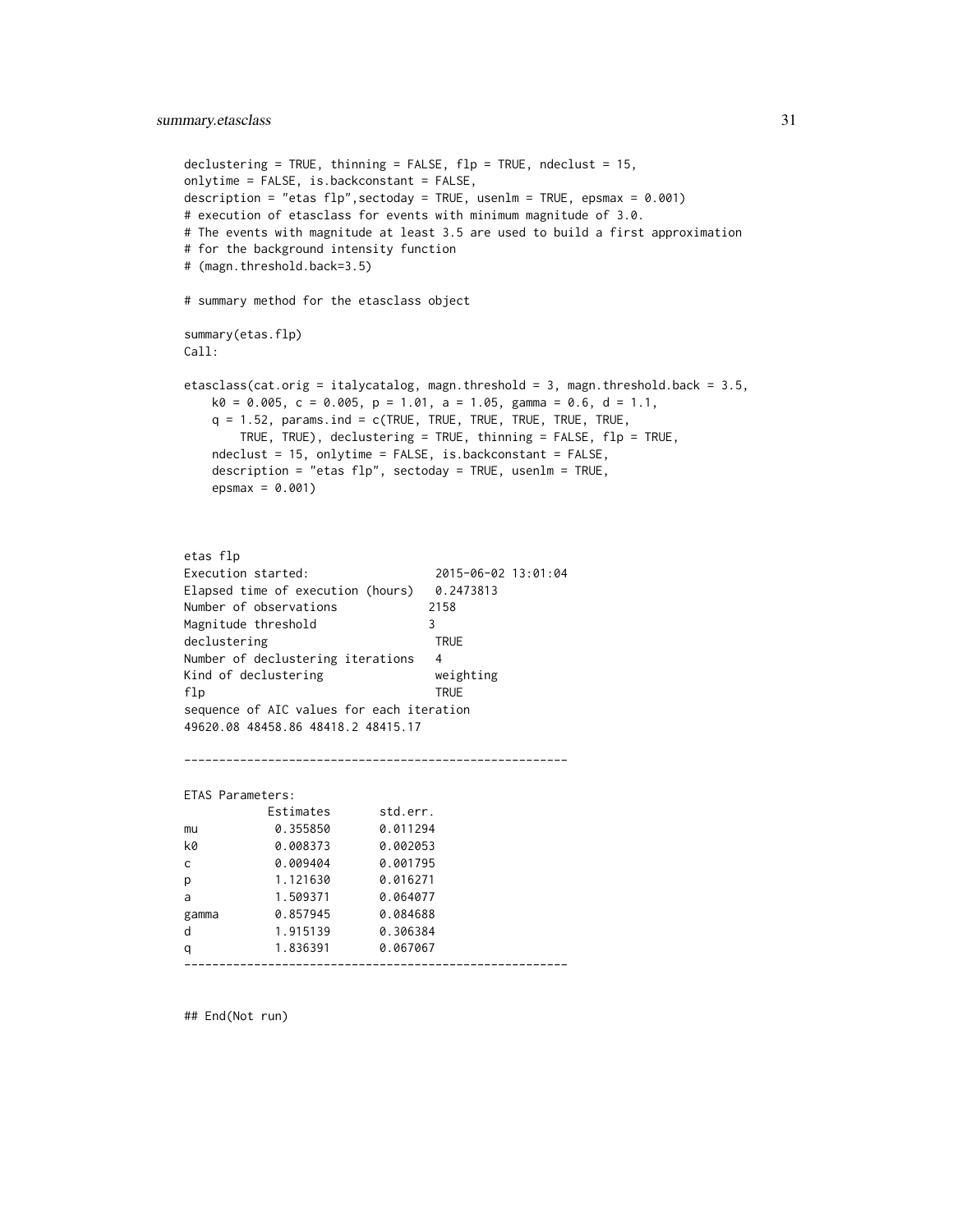<span id="page-31-0"></span>

Date time conversion tools, useful in connection with package etasFLP for earthquake description. Base date is Jan. 1st 1900.

# Usage

time2date(t)

timecharunique2seq(timestring)

# Arguments

|            | seconds elapsed from 1900-1-1. |
|------------|--------------------------------|
| timestring | A time string.                 |

# Details

time2date converts sequential time in seconds into character string; timecharunique2seq converts character times of catalogs into sequential time (seconds elapsed from the base date): the input is a single string.

#### Value

time2date returns a character string; timecharunique2seq returns a list:

| char | the input string.                   |
|------|-------------------------------------|
| sec  | seconds elapsed from the base date. |
| dav  | days elapsed from the base date.    |

# Author(s)

Marcello Chiodi

# Examples

```
## Not run:
tchar="1960-11-06 11:09:35.000"
tsec =timecharunique2seq(tchar)[["sec"]]
time2date(tsec)
```
## End(Not run)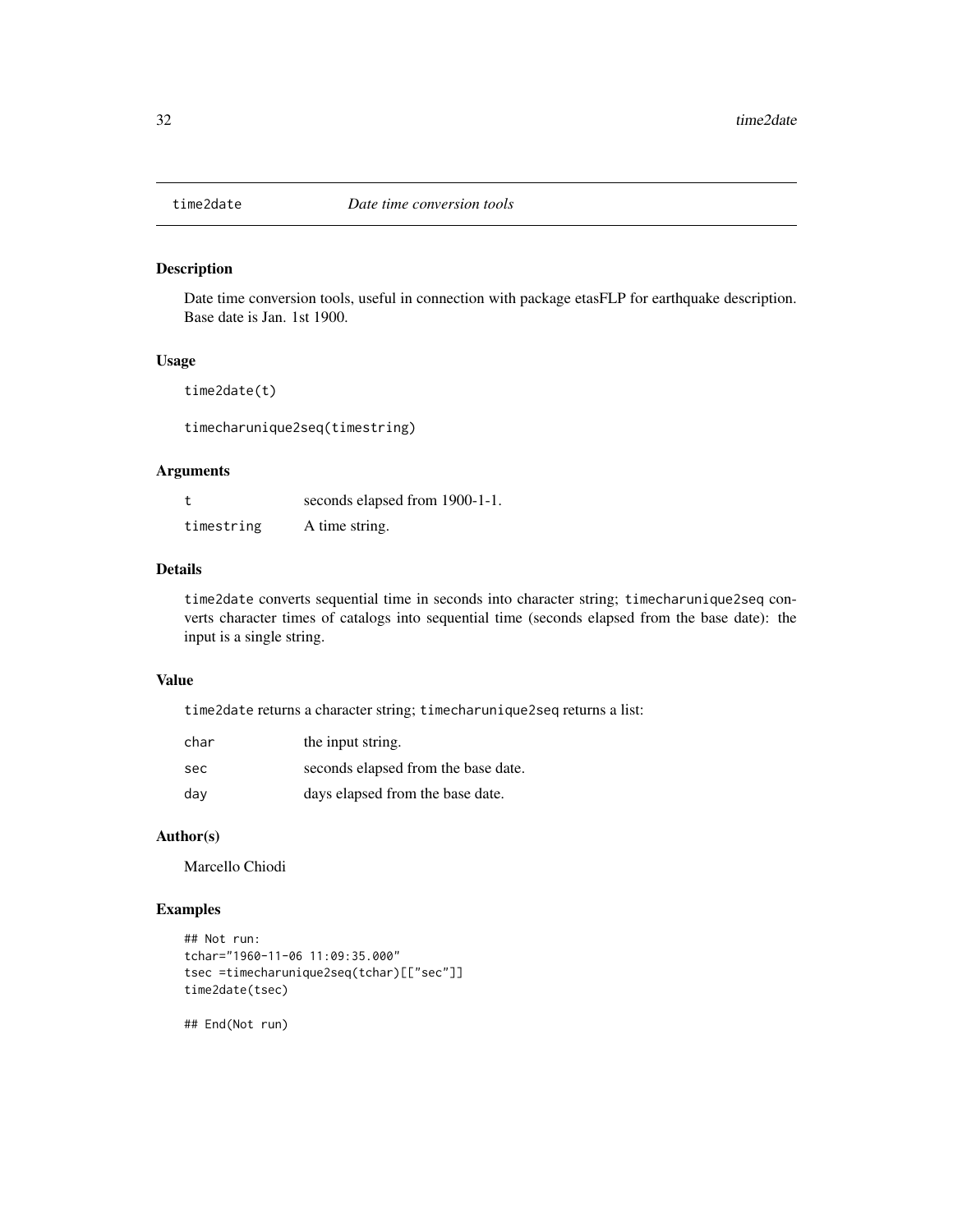<span id="page-32-0"></span>

Creates a 2-d grid.

# Usage

xy.grid(rangex, rangey, nx, ny = nx)

# Arguments

| rangex | A length 2 numeric vector: the range of the x-variable. |
|--------|---------------------------------------------------------|
| rangey | A length 2 numeric vector: the range of the y-variable. |
| nx     | The number of points of the grid in the x-direction.    |
| ny     | The number of points of the grid in the y-direction.    |

# Value

A grid of the coordinates of nx\*ny points on the x-y plane, expanded in a matrix of nx\*ny rows and 2 columns: a row gives the (x,y) coordinates of a point.

# Examples

xy.grid(c(3,7),c(11,17),nx=5,ny=4)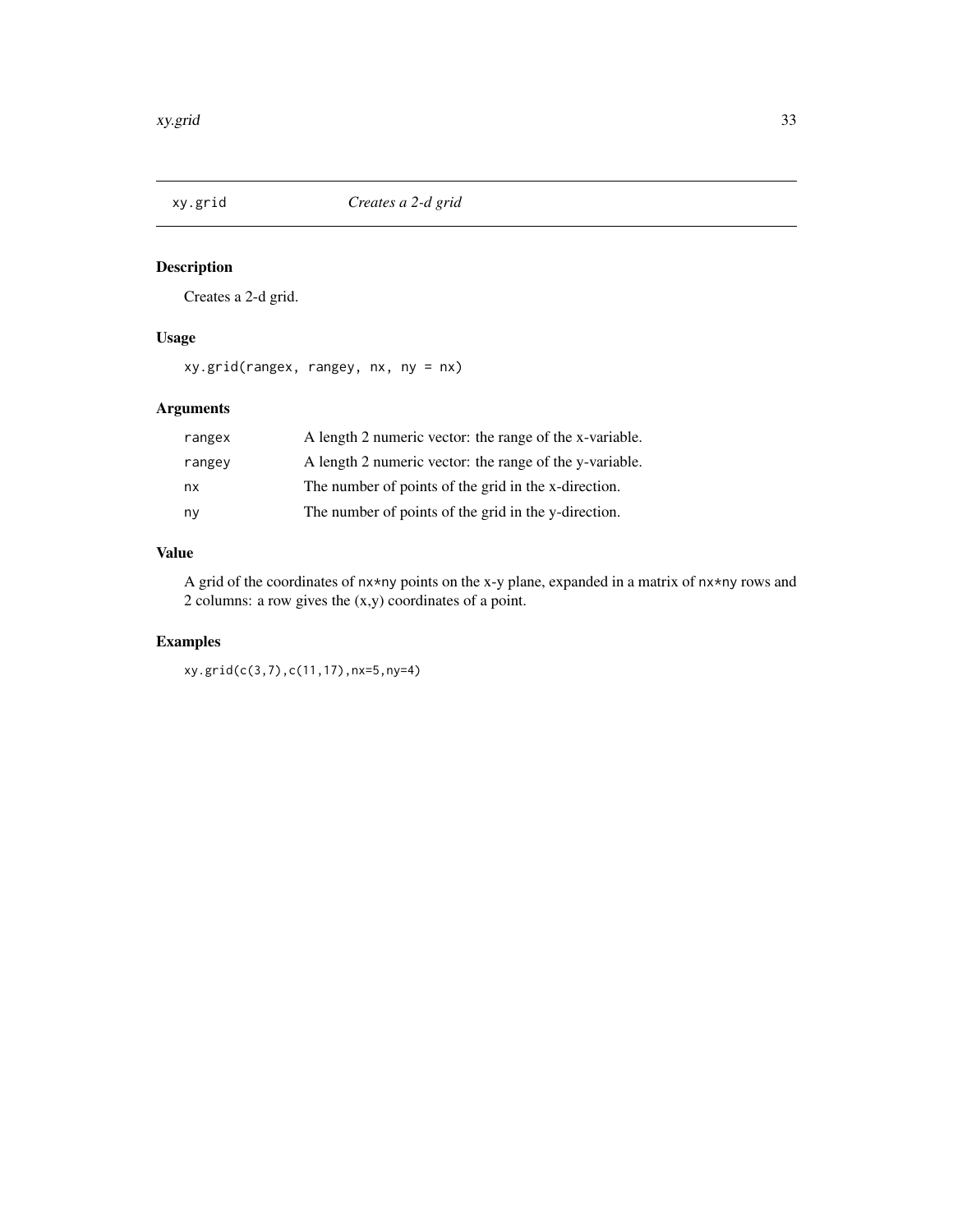# <span id="page-33-0"></span>**Index**

∗Topic ETAS etas.starting , [9](#page-8-0) etasclass , [11](#page-10-0) etasFLP-package , [2](#page-1-0) plot.etasclass , [22](#page-21-0) plot.profile.etasclass , [25](#page-24-0) print.etasclass , [26](#page-25-0) profile.etasclass , [27](#page-26-0) summary.etasclass , [30](#page-29-0) ∗Topic FLP etasFLP-package , [2](#page-1-0) ∗Topic Gutenberg-Richter magn.plot, [20](#page-19-0) ∗Topic Gutenberg b.guten , [3](#page-2-0) ∗Topic MLE etasFLP-package , [2](#page-1-0) ∗Topic PointProcess etasFLP-package , [2](#page-1-0) ∗Topic Richter b.guten, [3](#page-2-0) ∗Topic bandwidth bwd.nrd , [5](#page-4-0) ∗Topic catalog compare.etasclass , [7](#page-6-0) eqcat , [8](#page-7-0) ∗Topic datasets californiacatalog , [6](#page-5-0) italycatalog , [18](#page-17-0) ∗Topic date time2date , [32](#page-31-0) ∗Topic earthquakes etasFLP-package , [2](#page-1-0) ∗Topic earthquake b.guten, [3](#page-2-0) californiacatalog , [6](#page-5-0) compare.etasclass , [7](#page-6-0) eqcat , [8](#page-7-0) etas.starting , [9](#page-8-0)

etasclass , [11](#page-10-0) italycatalog , [18](#page-17-0) plot.etasclass , [22](#page-21-0) plot.profile.etasclass , [25](#page-24-0) print.etasclass , [26](#page-25-0) profile.etasclass , [27](#page-26-0) summary.etasclass, [30](#page-29-0) ∗Topic etasclass compare.etasclass , [7](#page-6-0) ∗Topic flp etasclass , [11](#page-10-0) ∗Topic kernel bwd.nrd, <mark>[5](#page-4-0)</mark> etasclass , [11](#page-10-0) kde2dnew.fortran , [18](#page-17-0) ∗Topic likelihood etas.starting , [9](#page-8-0) plot.profile.etasclass , [25](#page-24-0) profile.etasclass , [27](#page-26-0) ∗Topic magnitude b.guten, [3](#page-2-0) magn.plot, [20](#page-19-0) ∗Topic package etasFLP-package , [2](#page-1-0) ∗Topic plot plot.etasclass , [22](#page-21-0) ∗Topic print print.etasclass , [26](#page-25-0) ∗Topic profile plot.profile.etasclass , [25](#page-24-0) profile.etasclass , [27](#page-26-0) ∗Topic quadrature simpson.coeff, [29](#page-28-0) ∗Topic simpson simpson.coeff , [29](#page-28-0) ∗Topic summary summary.etasclass, [30](#page-29-0)

b.guten , [3](#page-2-0) bw.nrd , *[5](#page-4-0)*